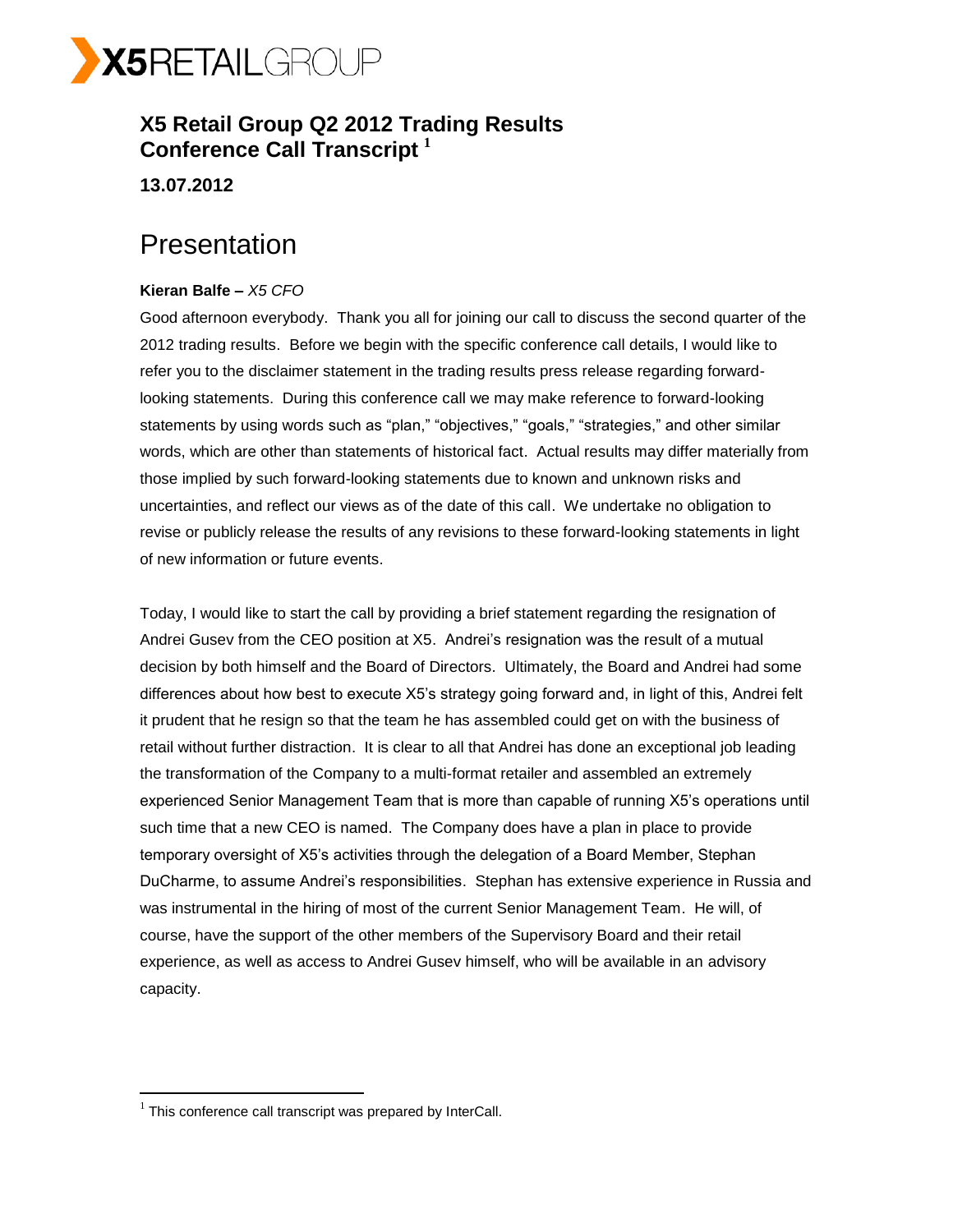Post the reorganisation of X5, I think X5 is now well positioned to grow fast going forward and so the format ahead is to execute the strategy that has been approved by the Board to deliver the growth that we all know that we are capable of.

I'd now like to turn my attention to the movements in Q2 and the results, and recent developments underlying the trends that we saw during the quarter. Thereafter, I'd be happy to answer any questions that you have either on the results or the resignation of Andrei Gusev.

In terms of the results themselves, we see definite improvements in the second quarter year-onyear, quarter-on-quarter, and month-on-month that should provide positive momentum going into the second half of 2012. We also expect inflation to move higher from its historic lows in the first half of the year. We will remain focused on executing our strategic plans. However, given the absolute growth that we have seen in Q1 and Q2, and the slower than expected start to July, we are guiding for a soft 15% top line growth for the year, which will be dependent on, first of all, an escalator promo activity and communication with the customer in all three formats, higher inflation with tariffs picking up in the second half of the year, increased social spending, and potential impact of a weaker grain harvest; a larger number of stores in the second half of the year, an 18% increase in selling space in 2012 versus 11% in 2011. In the first half of this year we added about 40% more stores versus H1 in 2011. We also see potential upside in the Kopeyka realisation in the second half of 2012. We expect all Kopeyka stores to reach maturity and to approach a 50% total upside on their sales densities vis-à-vis what they were when we acquired Kopeyka. In June 2012 business has already reached on a like-for-like basis about a 30% increase. Assortment improvement and our movement to more customer-oriented products will drive traffic in our stores and, finally, our quality programme, which targets an increase in the quality of our products on the shelves of our stores and a better customer service.

In essence, we believe that the 15% growth is still viable and we reiterate our guidance on the EBITDA margins greater than 7% for the full year and we'll update the market on our expectations during our conference call regarding H1 at the end of August.

Our net sales for Q2 increased by approximately 10% year-on-year, which reflects a 13.4% yearon-year expansion in selling space, and the performance of stores, which have been ramping up over the past two years. More importantly, we'll have seen positive movement in year-on-year top line growth in Q2 2012 compared to Q1 2012, primarily due to increases in traffic at our soft discounter format, as well as the performance of rebranded Kopeyka stores. I will talk more about the monthly trends within the quarter a little bit later in the call.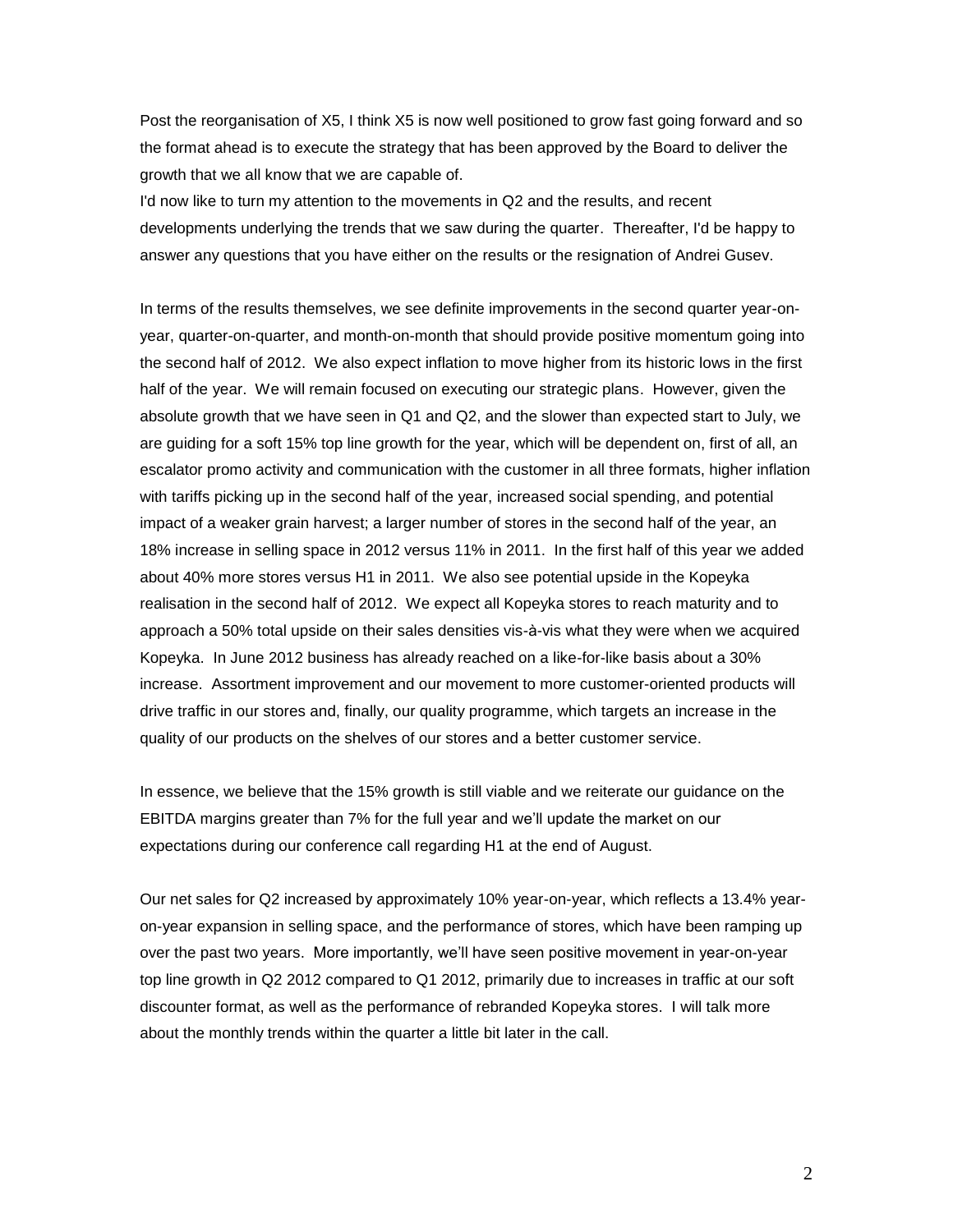We are still in the transition process, having transformed the business in 2011 and through Q2 2012, and we're starting to see the benefits of this now, especially in the traffic and like-for-like results in our Pyaterochka and Perekrestok stores.

As stated in previous calls, the transformation of our hypermarkets is a longer-term project, which will extend into 2013, as we make adjustments to the product category, the store size, and layout to achieve the business model we envision. It is important to remember that this format will separate from the supermarket format, only in Q4 of 2011 and although we've made progress in assortment changes, the hypermarket team, along with the commercial department, are continuing to work on a number of operational changes, which we will roll out in the second half of 2012. In general, the results for Q2 and the positive developments we have seen during the quarter gives me confidence that our core strategy is on the right track and in support of this, I would like to highlight a few items.

First of all, one of the most important indicators, which is total customer visits, was up year-onyear by 13.3% in Q2 to 464 million visits. Customers continue to respond well to our promotions and add campaigns, especially at our soft discounter format where traffic increased by approximately 17% year-on-year. We also saw a turnaround in traffic in our supermarkets, which was up by 3.4% year-on-year in the second quarter of 2012, compared to a year-on-year increase in the first quarter of 2012 of only 0.4%. It is important to note that the average ticket at supermarkets increased by about 2.1% year-on-year, whilst soft discounters were basically flat even though we have significantly increased our promo and marketing campaigns. The results in average tickets were also in line with the exceptionally low food inflation in Q2 2012 of between 1.2 and 3.6%.

Secondly, we continue to benefit from new stores and additional selling space added over the last couple of years. Sales are ramping up at these stores, as these stores mature and their contribution to Q2 sales growth was slightly over 11%. This will become more of a factor in Q3 and Q4 of this year, as in H1 2011, that period only accounted for less than 30% of the total space added in the entire 2011. Third, we have continued to increase the pace of organic new store openings in 2012. In H1, we increased new store openings by 38% to 296 new stores, compared to 214 in H1 2011, and in terms of selling space we added, the increase was approximately 90% with 93,000 square metres of new selling space added in H1 2012, compared to only 49,000 square metres in H1 2011.

3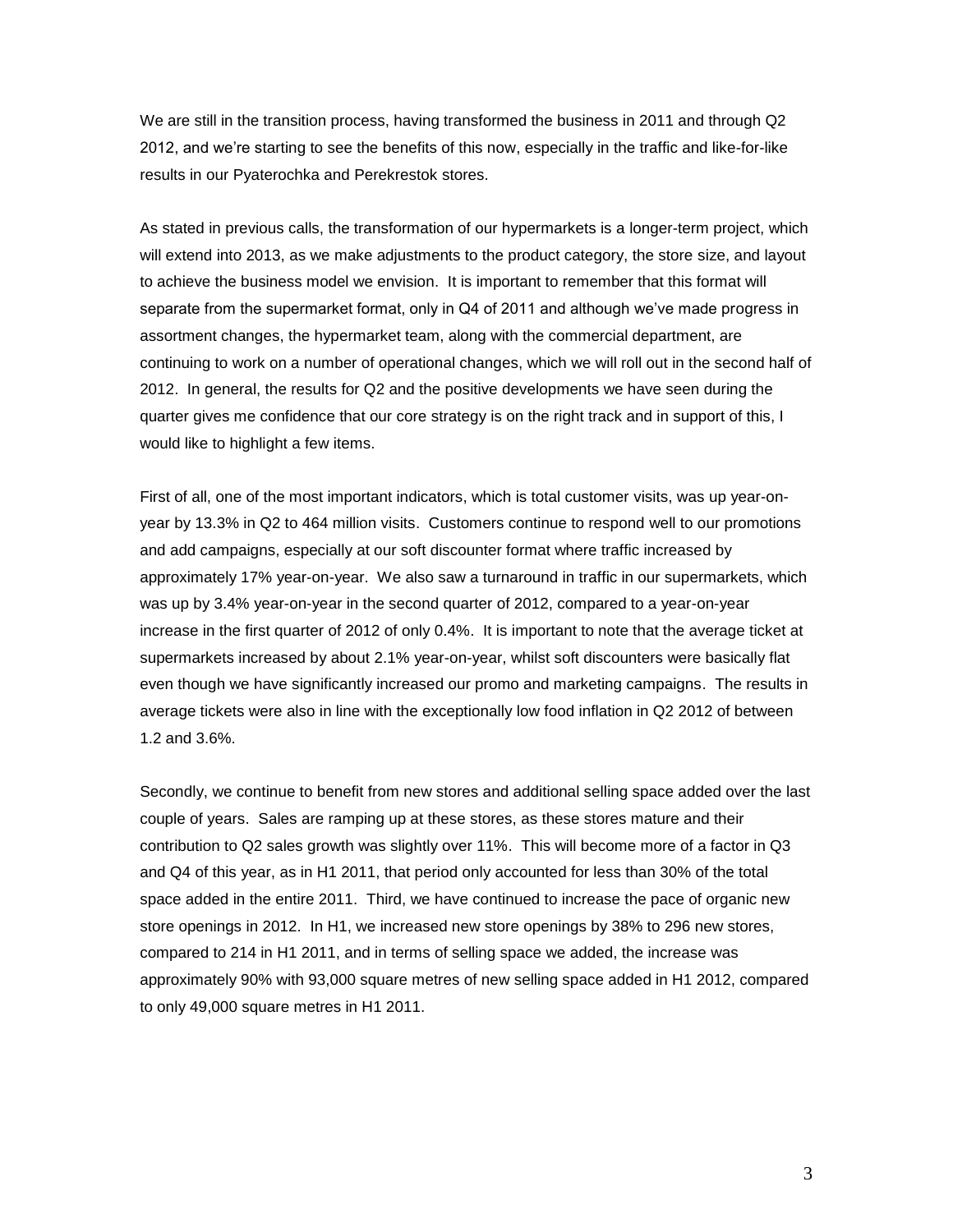Lastly, we continue to focus on our strategy to increase new store openings in the regions, other than the central and north west regions. These "other" regions increased our year-on-year sales by approximately 17% in Q2 2012.

Now, let's drill down further into the second quarter trends. Total sales growth of 10% in Rouble terms consists of an increase of 11.1% in sales from new stores, which were impacted by a likefor-like sales decline of approximately 1.1%. We are pleased with the results in like-for-like sales where we have seen improvements in both basket and traffic.

Taking a look at these key drivers in more detail, we'll start with soft discounters where sales were up almost 16% year-on-year in Rouble terms. Discounters' selling space has expanded by about 15% year-on-year on the back of 531 new stores. On a monthly basis, we saw a steady year-on-year increase in Rouble sales during the quarter with April, May, and June sales increasing by 12, 18, and 23% respectively. Total customer traffic increased by about 17% at soft discounters to over 350 million visits. Like-for-like traffic was down negligibly by two-tenth of a percent, while the average basket increased by about 2.3%. As a result, Q2 2012 like-for-like sales at soft discounters increased by 2.1% compared to a decline of 2.3% in Q1 2011. On a monthly basis, like-for-like sales swung from a negative of 3% in April to a positive of 3 and 7% in May and June respectively. The increases were driven primarily by higher baskets, as well as improvements in traffic.

Looking at the results month on month, traffic improved by 6% from -5% in January to 1% in June. The improvements are due to increased promotions and advertising, and this strategy is winning with customers and growing total sales and like-for-likes. We expect this to continue, as we invest to expand selling space, especially in the regions, whilst at the same time maintaining our focus and fine-tuning the Pyaterochka shopping experience.

Supermarket sales increased by over 3% year-on-year in Rouble terms this quarter, primarily due to an increase in traffic as well as on the back of a higher ticket. Year-on-year traffic increased by 3.4% in Q2 2012, compared to a 0.4 decrease in traffic in Q1 2012. On a monthly basis, traffic results year-on-year in April, May, and June went from -3 to 3 and 5% respectively. The average ticket increased over the same period by 2% to 3%. Our supermarkets finished Q2 in positive like-for-like territory, going from -6% and -2% in April and May respectively to 2% in June. This was primarily due to a 7% improvement in like-for-like monthly traffic, while basket growth remains stable at 2% and 3% during the period. We've added four new stores in Q2 and we will continue to expand this format in appropriate areas of Russia.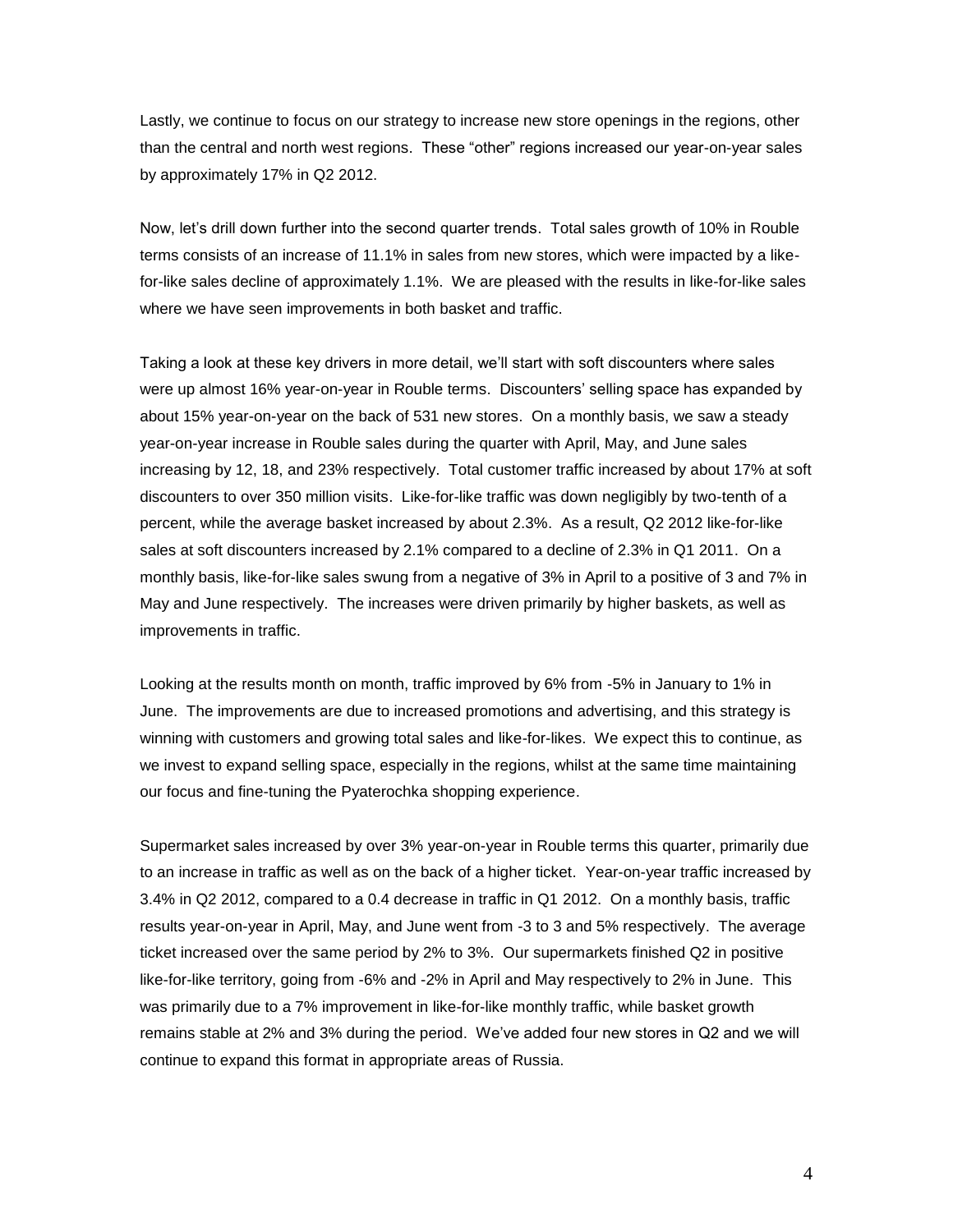Hypermarket sales declined 10% year-on-year in Rouble terms, led by a 13% decrease in likefor-likes that was primarily due to lower traffic. We are committed to the turnaround in our hypermarket format and we are testing new store layouts and assortment and marketing mix in Q3, and expect greater progress in this area in the second half of this year. We look forward to providing the investment community with more details on our plans, objectives, and results on our first half of the year financial results, and this conference call will take place in the second half of August.

At this stage, I would be happy to take your questions and discuss the second quarter developments.

## Questions and Answers

#### **Patrick Shields** *– Wood & Co*

Obvious one first, you said you'd be willing to answer questions on the departure of Andrei Gusev, the CEO. Perhaps you could elaborate on precisely what the differences in execution are that led to his decision?

#### **Kieran Balfe** *– X5 CFO*

I think I would say the following that I think when Andrei took over that role, one of the primary objectives he had was to essentially reorganise the Company and empower the formats to run this Company, and I think he did a terrific job in that respect. I think he had a vision for the future and that vision may not have been necessarily shared by the Supervisory Board, and I think the results of that disagreement led to Andrei to tender his resignation and depart. I think everyone recognised he's done a phenomenal job in reorganising the Company, establishing an excellent platform for future growth, and hiring a very professional team that forms the basis or foundation of the platform that we will use to continue to grow the business. I think everybody knows that top line growth is a key focus for us and we all believe that it's possible to grow the top line in the business at continued speed going forward. From that perspective, I think that it was time for Andrei – he felt it was time to step down and we respect that decision.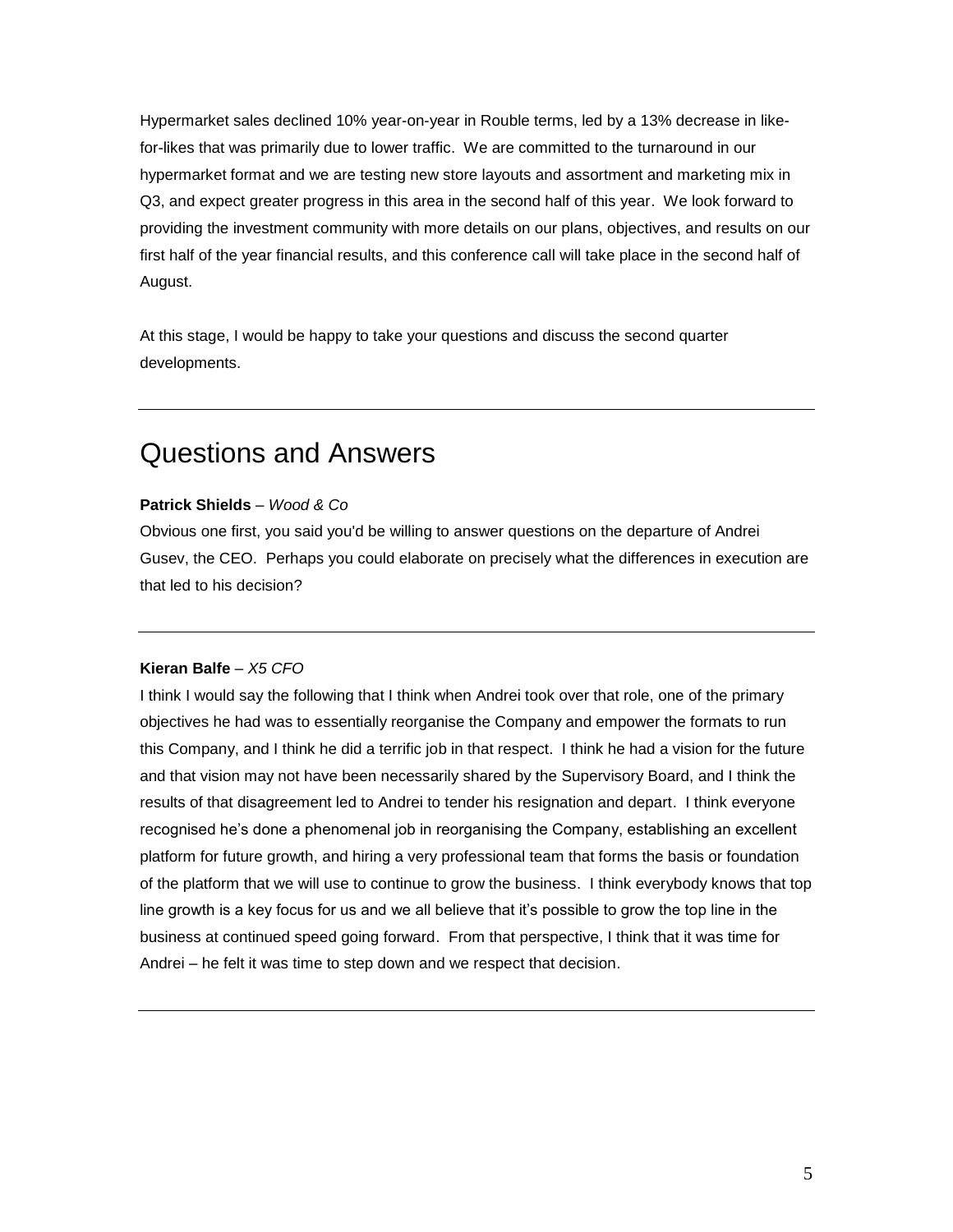#### **Patrick Shields** *– Wood & Co*

Is the fact that there's been some discussion about the potential for doing M&A, which is obviously an area of his historic expertise, is that one of the points where the visions for how to grow the business departed from that that the Board had?

#### **Kieran Balfe** *– X5 CFO*

I don't think it's a specific M&A issue. I mean I think we have all made it clear that we're an organic growth company and most of our growth going forward will come from organic growth, and we would only ever look at M&A as a potential add-on to that organic growth strategy. We made this very clear, I think, over the last several calls and, in fact, during our road show, so I don't think that M&A is a primary spot.

#### **Patrick Shields** *– Wood & Co*

Okay, maybe moving away from that – I'm sure other people would want to ask more detailed questions on it – just in terms of...I'm not quite sure what you mean by a soft 15% in terms of the sales guidance, and enumerated a whole long list of kind of contingent factors that needed to come about to make the 15%, if I understood where you were telling us. What for you is going to be the critical issue in terms of whether or not you make 15% or 16% or 17%, or 13 or 12 or 10%, because if we look at the monthly sales trends, which you've given us in the presentation, which I have to say are pretty helpful, it looks to me as if, you know, there is a very strong recovery in sales dynamics, something that the market has been anticipating and something that you've guided for. What makes you cautious at this point in time that that 15% might not be achievable?

#### **Kieran Balfe** *– X5 CFO*

Well, I think we've been here before. I seem to remember when we were on the call for the first quarter, we were quite bullish with the performance in March and what have you, and we believed that things would get better going forward. I think part of it is a certain amount of caution on my side that, as I look at the first two weeks of July, all I would say is that I think they're probably a little softer than I would have expected them to be and so it's not a question of the trends all going in one direction. There is quite a stretch for us to make this second half of the year in order for us to make 15%. I mean to do 15% we've basically got to do somewhere around 23/24% growth in the second half of the year versus second half of last year, and I think that's reasonable to say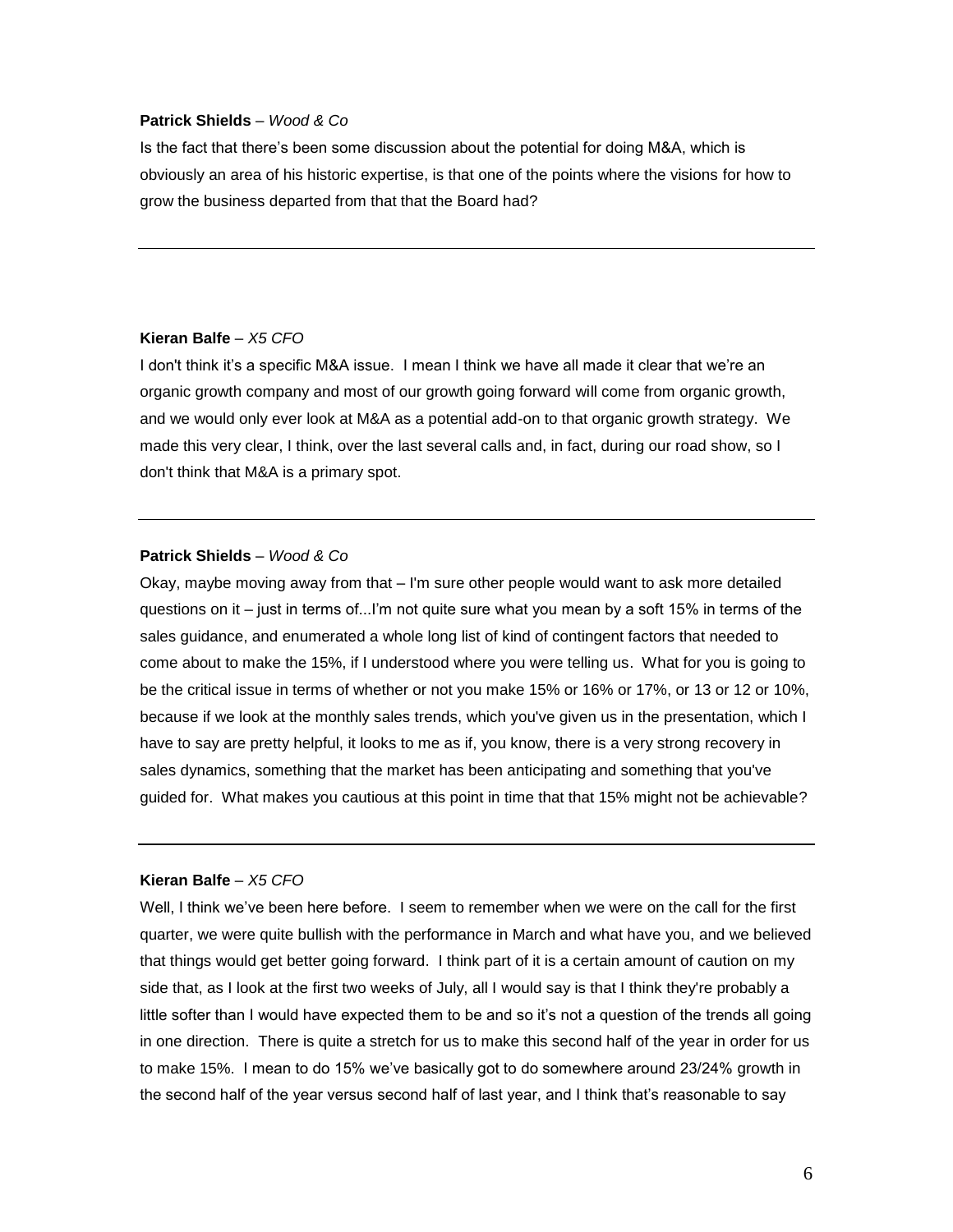that that's quite a stretch, so I think it's incumbent on me to lay out what the assumptions are and I think I've done that this afternoon to let you get a feel for, you know, where the risks might be, be they in an internal X5 environment, be they more macroeconomic, and we'll comment much more on that when we talk again in August on the P&L update. I think it's important that I lay out both the upsides, which are clearly there, as well as the risks.

#### **Patrick Shields** *– Wood & Co*

Okay, I mean perhaps you could then just highlight what for you are the two or three key variables in that long list.

#### **Kieran Balfe** *– X5 CFO*

Well, I mean clearly inflation is an issue. You know it's been at a historical low inflation and I never thought I'd see the day when German inflation and Russian inflation would be pretty similar, but we're in those kinds of times, and so inflation will obviously be an issue, and then I think it's the usual execution risk on the rollout of new stores, making sure that the second half of the year builds on the momentum of the first half of the year, where we've increased fairly dramatically our organic openings. I suppose last but not least is the whole promo efforts that we continue to offer the consumer not only an excellent assortment on a day-to-day basis, but also promotions that appeal to the consumers' needs both from a type of product and from a pricing point of view.

#### **Patrick Shields** *– Wood & Co*

Does that mean you still that the kind of recovery in the promo activity now is still not fully up to speed or it's not to the point where it's kind of at mission critical status relative to where you've been in the past?

#### **Kieran Balfe** *– X5 CFO*

Well, I mean it's an ongoing process. I mean, you know, we've had several promos over the last quarter. I mean we had our promo where we had – it wasn't quite buy one get one free; it was more buy one and get a large discount on the second one, and that worked very well for us. We also had a themed European 2012 Championship promo together with another promo called Catch a Moment. I mean all of these things are ongoing in our business; promo isn't something that kind of starts and stops. It's kind of an ongoing thing with a chain as big as ours and with the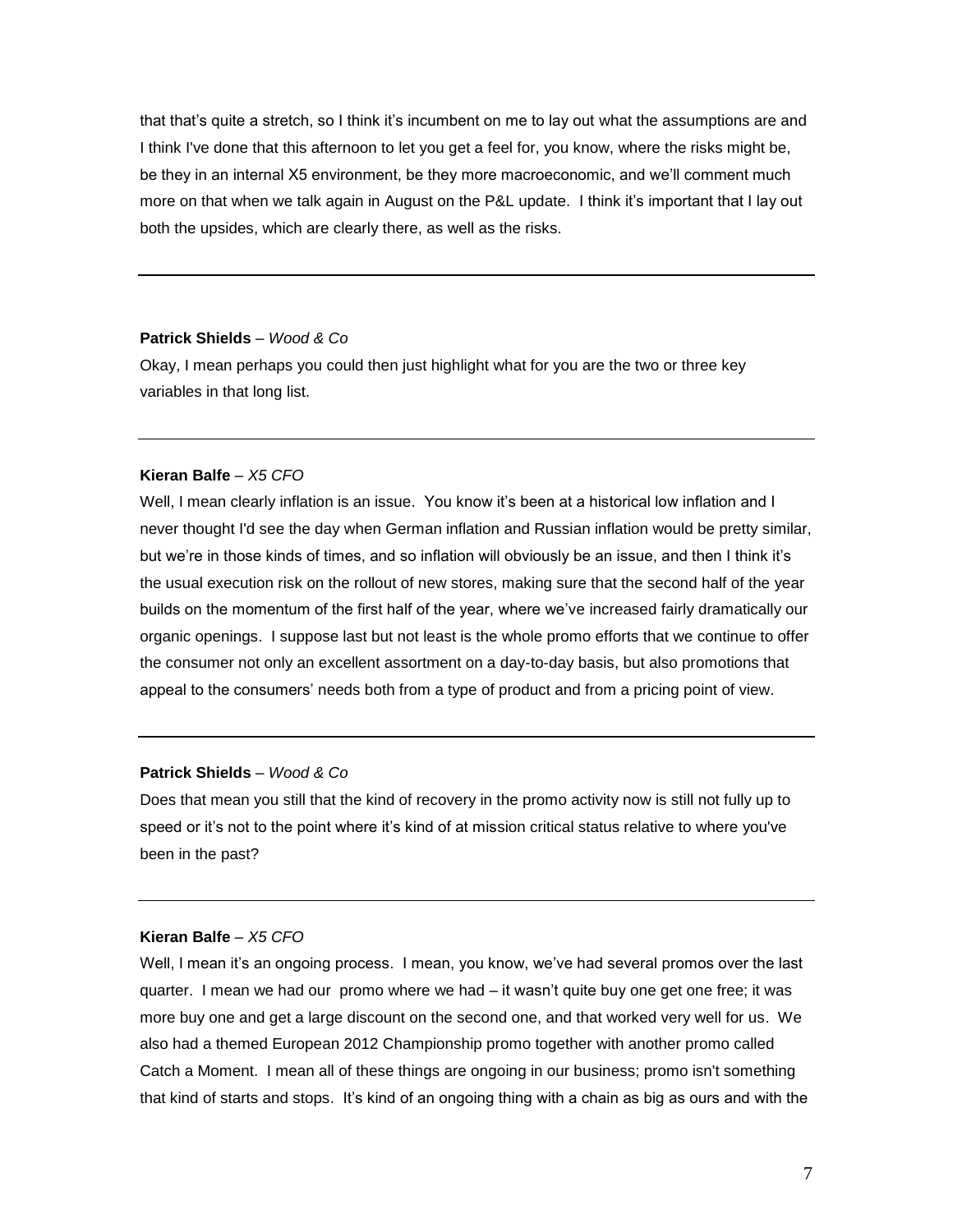various multi-formats that we run, and so from that point of view I think again it's important for me today to point out to you the results that we've had in the last quarter and what's happened in June and all the rest, but it's also important for me to recognise that the second half of the year is quite a steep climb with 24% to do, and you know that there are certain assumptions that we'd have to have go our way, as it were, for us to realise that and I think I've mentioned some of the macroeconomic ones already, and that's just giving you a sense of that.

#### **Victoria Petrova** *– Credit Suisse*

Thank you very much. Could you just have one clarification question? Were you talking about 7% EBITDA margin as a guidance right now or not? Also, could you please elaborate a little bit on your sales per square metre in the regions you're expanding in versus Moscow and St Petersburg?

#### **Kieran Balfe** *– X5 CFO*

First of all, I can confirm it is 7% EBITDA. This is something we mentioned on our road show and I reaffirm here today that I believe X5 is in a business that has an EBITDA of 7% plus as its target, and I'm reaffirming that today. In terms of our growth in the...

# **Victoria Petrova** *– Credit Suisse*

7 plus.

#### **Kieran Balfe** *– X5 CFO*

7 plus, correct. In terms of our growth in the region, I mean it depends on which region you go to, but let me put it to you this way. Essentially the sales density will drop as we move from Moscow and St Pete's into the more rural areas of Russia, but also your SG&A drops dramatically as well, and so although there may be a difference in terms of the sales density, that's compensated by the latter SG&A move and essentially what that means from a point of view of EBITDA is it doesn't mean a great deal, because I think we've seen our competitors deal with that model and deliver 7 to 8% EBITDA on an ongoing basis. We already have over 1,200 stores in the regions and I think we're capable of implementing that model as well, so even though the sales density goes down, the profitability shouldn't be impacted.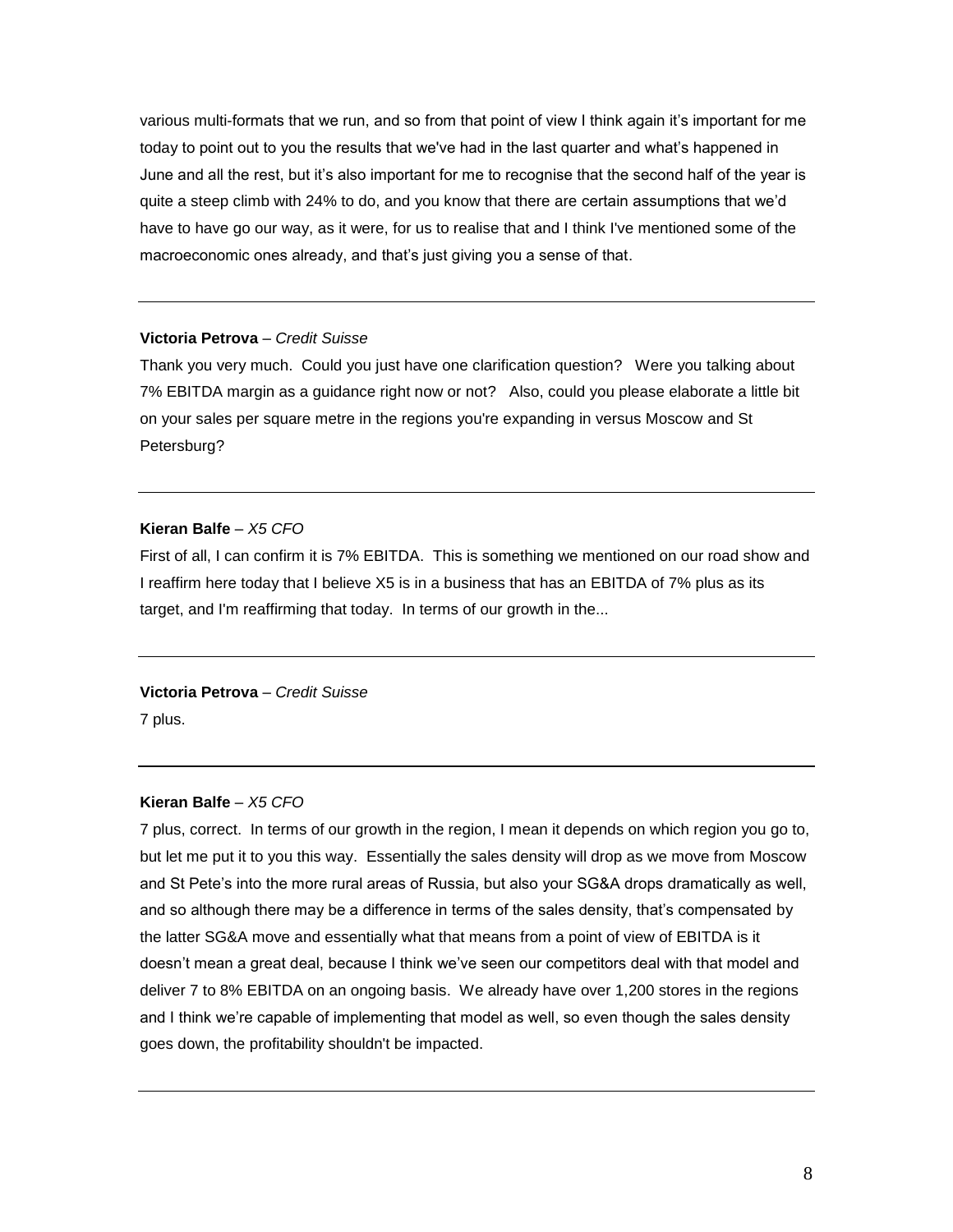#### **Victoria Petrova** *– Credit Suisse*

Sure, sure, Kieran, and this is clear. I am a little bit just more concerned about selling space growth versus overall growth, given the regional expansion. Should we...could you give us any numbers just to maybe be able to factor it into our sales growth assumption?

#### **Kieran Balfe** *– X5 CFO*

Yes, I mean I guess for the first half of the year it was roughly about a 50/50 split between the "other" regions and what I would call the central and north west region, which was where we originally started the business from. Going into the second half of the year, I would expect that to become, you know, maybe a little bit more towards the regions, a little less towards Moscow and St Pete's, but I don't think it will have a very large dilutive effect on the top line growth.

#### **Victoria Petrova** *– Credit Suisse*

Thank you and my very last question, I promise. Kieran, should we assume that you are the person responsible for the strategic outlook of the Company and tactical outlook for the Company before we see the new CEO stepping in, because when you hold your promises, we have...investors have seen you on the road show when you...when all the goals, the outlook, the strategic measures taken, is anything changing here and who is responsible for it to be taken forward? Thank you very much.

#### **Kieran Balfe** *– X5 CFO*

Sure. In terms of things changing, the answer is no. I mean the message that we have conveyed on the road show, and you were a part of that road show that we were on, those messages are as valid today as they were when we spoke them, or when we were on the road show, so the strategic, I suppose, message in overall terms has not been changed. In terms of who is responsible, well, I think as we alluded to in our press release, you know, Stephan DuCharme, who is a very seasoned Executive with a long history and track record in this part of the whole, who has worked for people like the EBRD and Salomon Brother etcetera, will take over Andrei's responsibilities on a day-to-day basis, but I think Stephan would be the first to say that this is a team effort and, you know, Stephan's team comprises not only the CFO, but also all the Heads of the formats, the Head of Commercial and Supply Chain, IT, HR etcetera, and we as a team, as an Executive Board, are responsible for the strategic direction of the Company going forward.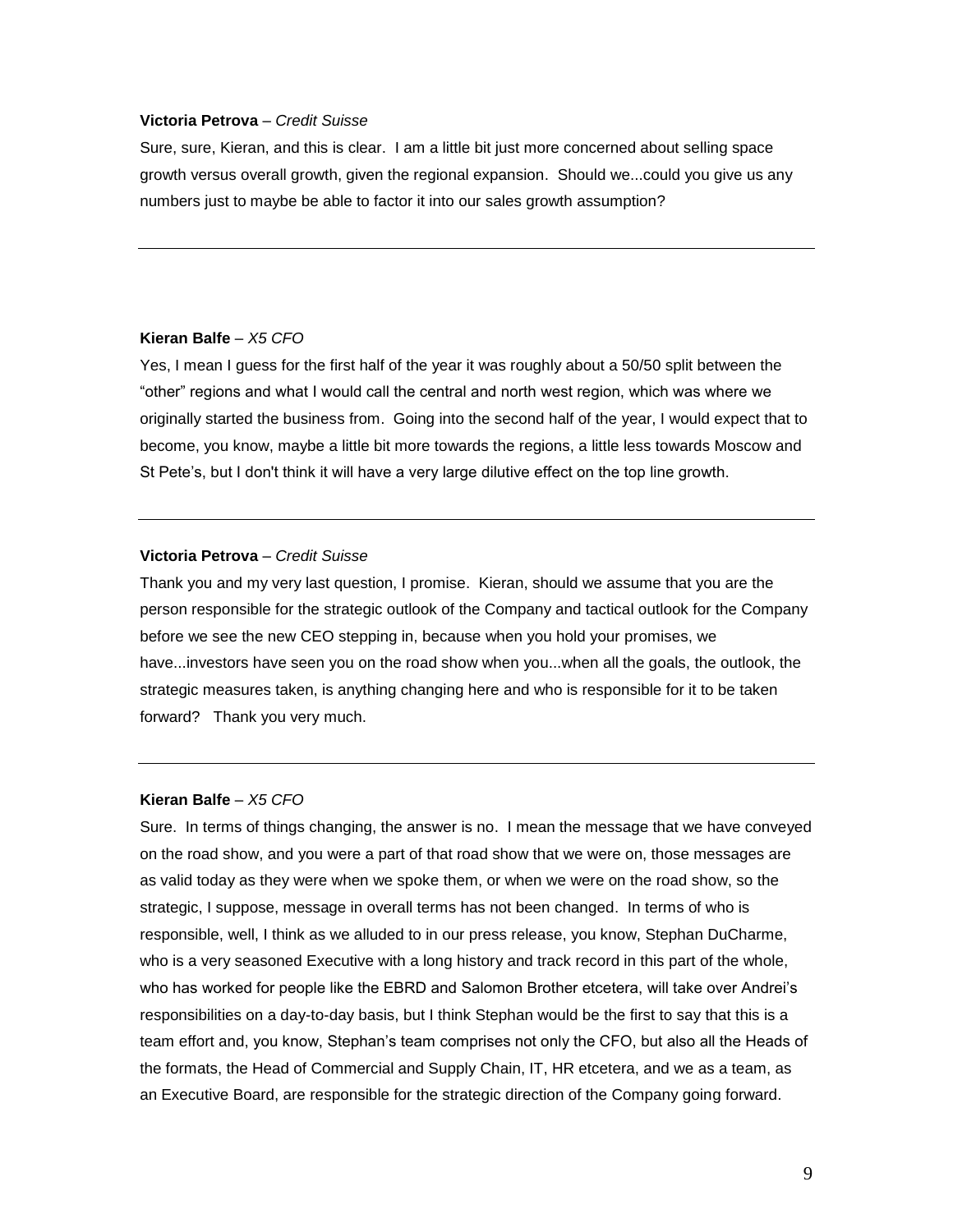Obviously, we are supported greatly by the Supervisory Board, who in their capacity as representing the shareholders, you know, take the role of examining and criticising, and testing the assumptions of the Executive Board, and in that sense they have a very serious to play in the definition of the strategy of the Company going forward. I think that's pretty much how it will until such a time as the new Chief Executive is named.

## **Maria Berasneva** *– Morgan Stanley*

I have a couple of questions. The first one is can you please outline the key changes you're implementing to improve the performance of the hypermarkets? The second question is could you please comment on the performance of your branded Kopeyka stores in terms of the like-forlike and the sales growth for the second quarter?

## **Kieran Balfe** *– X5 CFO*

Okay, well, in terms of hypermarkets I think we're taking a number of measures to raise the sales densities. This would include a series of things like the optimisation of the non-food range by eliminating inefficient SKUs and upgrading the food range with more branded goods in our stores. We also are working hard to improve the fresh offer. We are also decreasing the non-efficient 10,000-square-metre hypers to about 7,000 square metres and we're sub-leasing the remaining 3,000 square metres to sub-tenants. We've also put enhanced control in our service quality, including minimising waiting times at cash registers for customers. We have been very aggressive in our promo catalogue for 2012, and these in general would be the kinds of things that we'd be doing across the spectrum to make sure that our hypermarkets go from strength to strength.

In relation to Kopeyka, I can say that, you know, basically we have like-for-likes of about a 30% increase year-on-year, and I'm seeing some very positive momentum coming through.

## **Maria Berasneva** *– Morgan Stanley*

This is for the whole of the second quarter, 30%?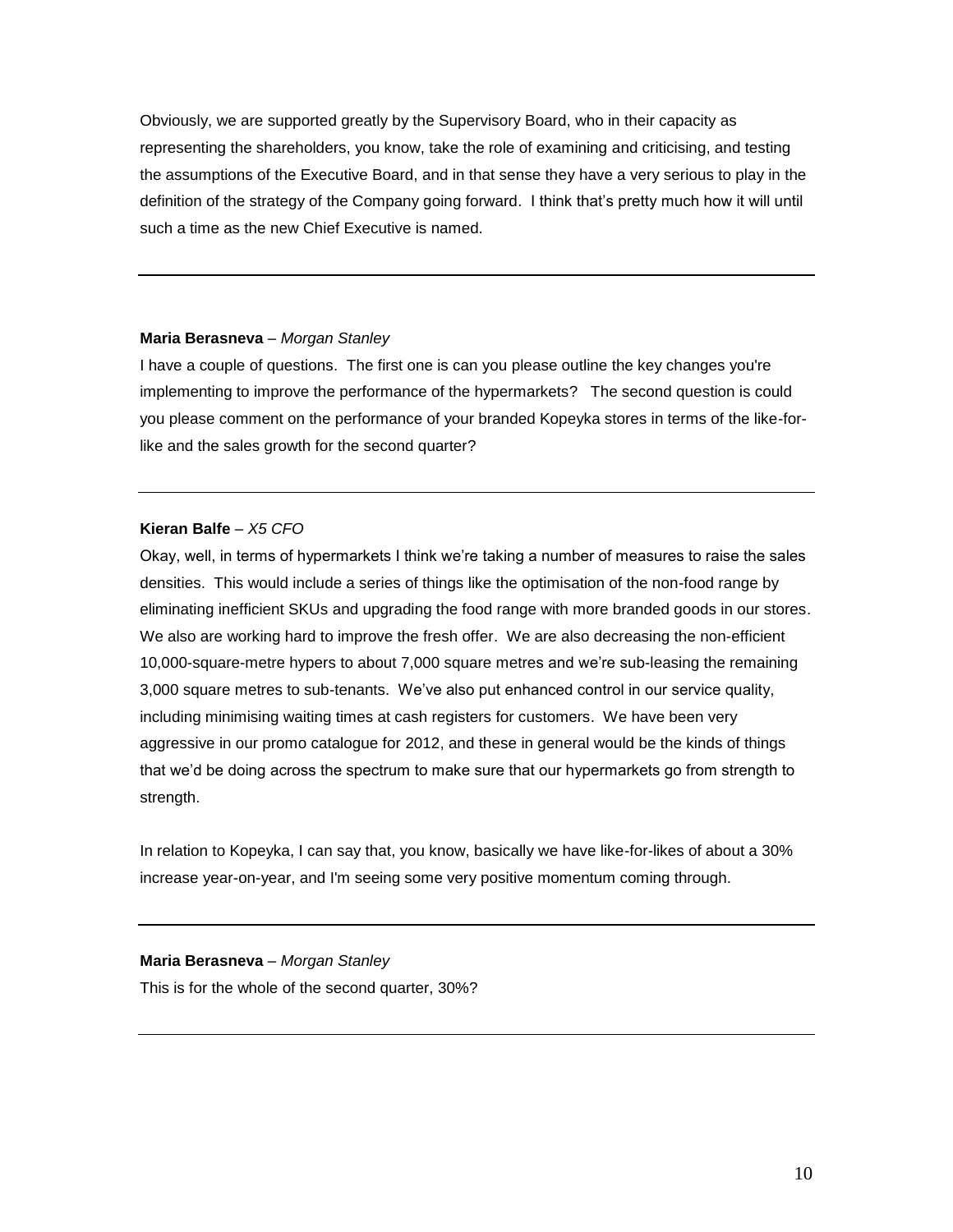Correct, but probably more emphasised towards the last month/month and a half of the second quarter I would expect that positive momentum to continue to develop in the second half of this year for us to come closer and closer to the business case, which we outlined for that acquisition when we made it in 2010.

#### **Maria Berasneva** *– Morgan Stanley*

Sure and in terms of the sales growth for Kopeyka as a whole, what are you saying?

#### **Kieran Balfe** *– X5 CFO*

Well, in essence, you know, I saw I suppose with my latest kind of review that it was doing about 7 billion or thereabouts a month, all stores included, so annualised that's about 84 thereabouts. As long as we can maintain that kind of momentum then I think we'll reach our targets that we had established at the time of the business case.

#### **Maria Berasneva** *– Morgan Stanley*

Fantastic and just a quick follow-up question, how far along are you in the process of implementing the changes we've discussed on the hypermarkets?

#### **Kieran Balfe** *– X5 CFO*

I think we're reasonably far along. Again, let me point out that just for anyone who didn't see us on the road show, on various different calls, and press releases and what have you, and meetings, the hypermarkets are not a drag on the results; they are a profitable format for us to have. They are not loss making by any measure of being and so I just need to reiterate that although we make quite a song and dance about hypermarkets that's because they compare unfavourably to our other two very strong formats, but it doesn't mean that they're negative in terms of profitability or anything like that.

In terms of the progress we've made, I think it's across three real areas. Look, we're testing the marketing mix, we're testing new assortment, and we're testing new store design. We have a number of tests in place in different parts of Russia. We're monitoring the outcomes of those very rigorously and I would expect us to roll out the findings of that starting in H2 this year and rolling into 2013.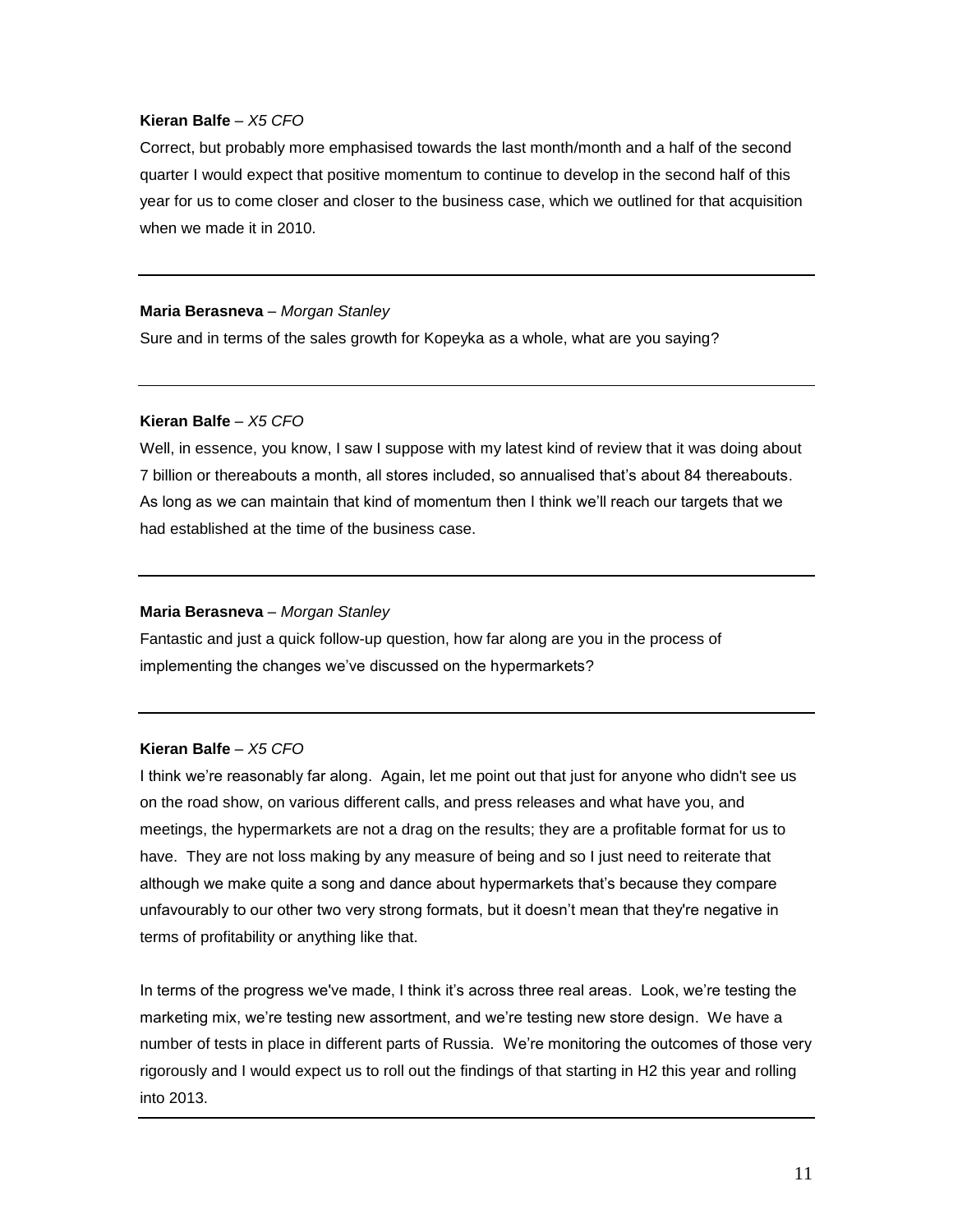#### **Maria Berasneva** *– Morgan Stanley*

So you're saying that starting from the third quarter we should start to see these activities restored to yield some results and we should expect some turnaround?

## **Kieran Balfe** *– X5 CFO*

Well, I would say in H1 2013 with a bigger ramp up in H2 2013, remember these are large stores and it takes time to communicate the message and get the traffic and all the rest to happen, but I think you should certainly see something by the end of H1 in 2013 with much more coming in the second half of 2013.

#### **Svetlana Grizan** *– Goldman Sachs*

I have one question. This timeline for the new CEO appointment, do you have any guidance? Is it like one year, half a year, three years? Just I think it's very important for investors. Thank you.

#### **Kieran Balfe** *– X5 CFO*

I think the Board are obviously searching for a new Chief Executive as we speak. It's difficult to know what that timeline to be, because we will obviously need to find the right candidate for that position, and that could happen tomorrow morning, it could happen sometime a lot later, so it's difficult to answer that question except to say that all resources are being deployed in that regard.

#### **Kalim Aziz** *– Armajaro Asset Management*

Good afternoon, sir; I'm just wanting to understand...get a little bit of a flavour firstly about the announcement that we had heard earlier regarding the requisition in Siberia. I mean where does the Company stand today in respect of that Siberian acquisition? Do we have any more developments or is that put on hold or are we going ahead with it or not?

## **Kieran Balfe** *– X5 CFO*

We're in discussions with that company. Nothing has been put on hold, but that dialogue is continuing. Again, as I had mentioned I think on a previous call, that's an opportunity for us to enter into a new geography essentially for us in Russia, one of the few that still remains new for us, and in that sense would give us a greater geographical footprint. That said, you know, we need to make lots of...we need to consider things, including not only price, but also how we would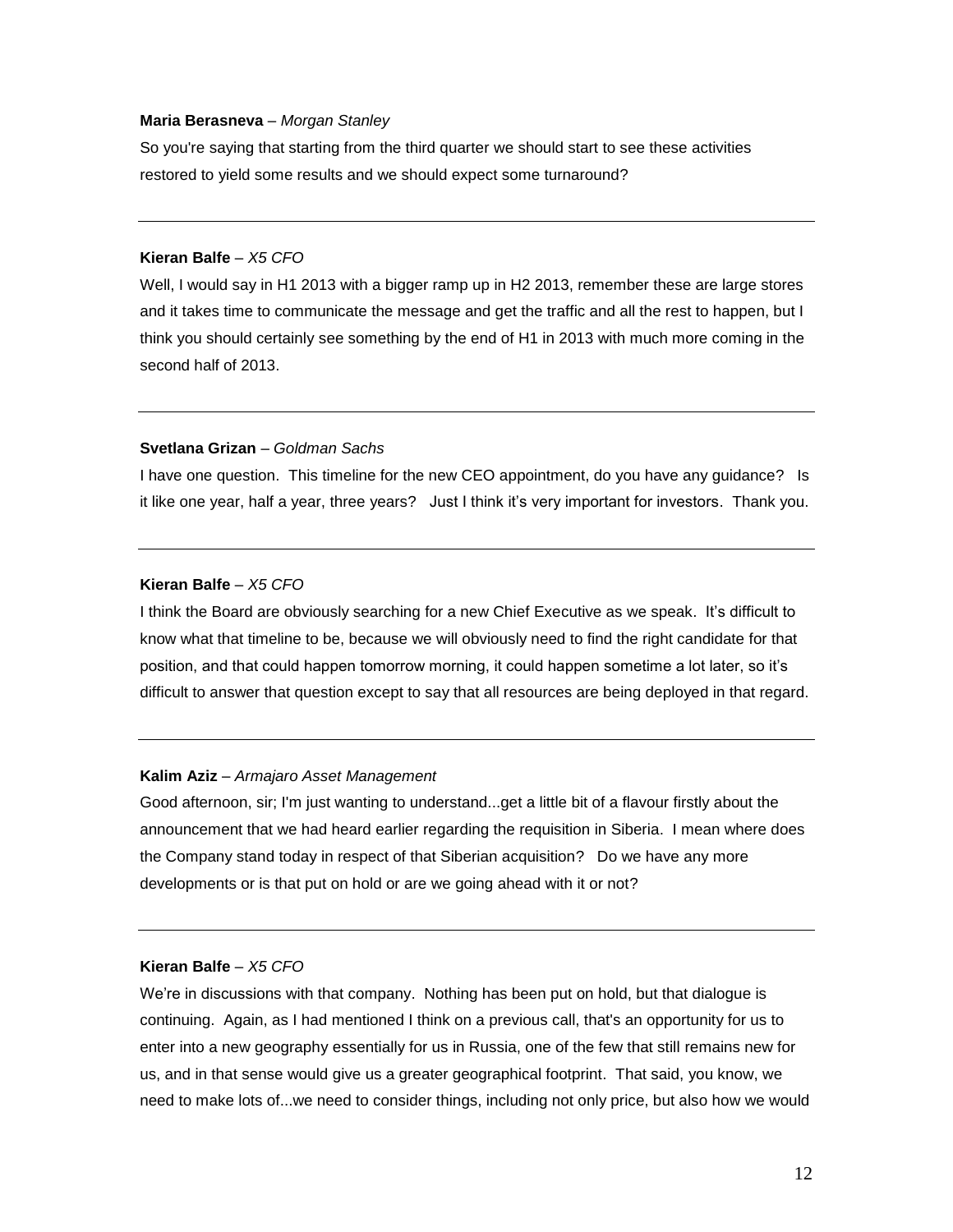intend to manage that, given the distance that it is from the rest of Russia, and all of those factors are obviously complex and need to be discussed. At this stage, we have no announcement on the Siberian transaction, except to say that the dialogue is ongoing with a potential seller.

#### **Kalim Aziz** *– Armajaro Asset Management*

Okay, that's the first question. The second question I wanted to focus on was in respect of there is CPI or food inflation and there is wage inflation. I mean has X5 salary increases etcetera already reflected in the first half and do we expect to see any wage price inflation in the second half for X5, and how does it compare to your expected food inflation for the second half?

#### **Kieran Balfe** *– X5 CFO*

Yes, I mean I think, you know, in essence our policy regarding changes in CPI and the impact that that has on food inflation remains the same, which is that we put through changes in order to protect our profitability and, you know, as I've said on many occasions, as I've travelled, there are two types of inflation in the world; there is good inflation and bad inflation, and good inflation sometimes happen when your food inflation takes off and your price on the shelf increases with that, and the game with bad inflation is when your suppliers start pushing through inflation to you, and out job is to make sure that we can continue to negotiate well with our suppliers and get excellent terms from them, so that we can pass it onto our consumers, so that we can minimise the impact on the consumer that arises from food inflation taking place. We will continue in our major format to be very price-sensitive, to be the price leader, to continue with the virtuous cycle of offering great prices, generating more traffic and through generating more traffic, building our volumes with suppliers, which in turn gives us the opportunity to pass greater benefits to our consumers and so on and so forth. We pass through inflation in a manner which protects our bottom line, but at the same time allows us to grow traffic.

#### **Kalim Aziz** *– Armajaro Asset Management*

Okay, in terms of the wage inflation, we still are waiting for that answer. Wages, have you increased the wages for the company's employees already in the first half and there is no more additional wage increase we are looking at in the second half?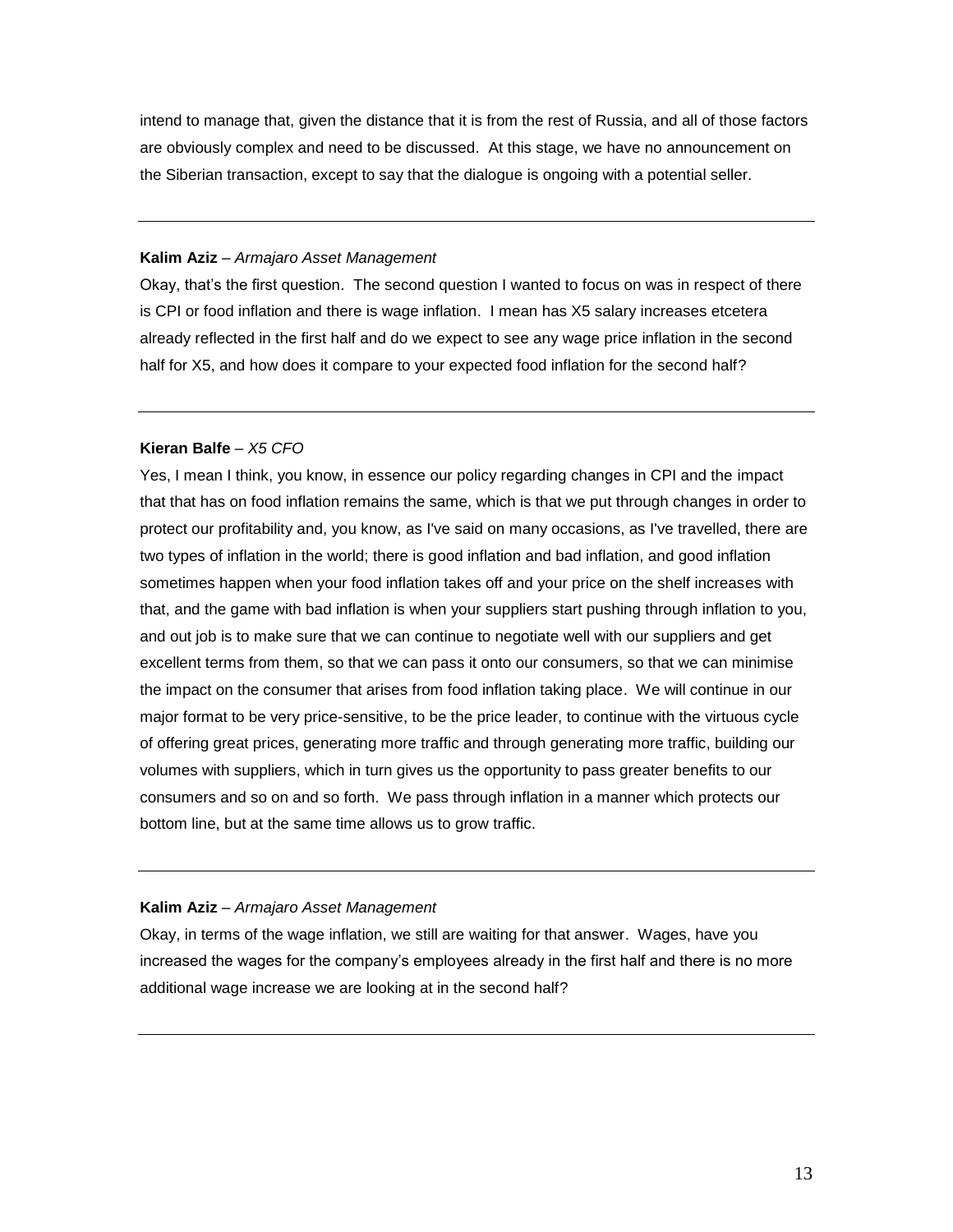I mean in essence the comments I made when we made the Q1 profit and loss release remain intact, which is that we have up until that point put through any wage inflation that exists in X5. We obviously haven't released our profit and loss count for the second quarter. We'll only release that in August and when we do then I will update everybody regarding what has happened in terms of SG&A.

#### **Kalim Aziz** *– Armajaro Asset Management*

Okay, last question from my side. I mean from what we hear and understand that the crops for this year globally and especially in Russia doesn't look that good in respect to agricultural commodities, and as such I mean what has been your experience in respect of historically when you had a tighter crop and higher price of inputs with respect to your sales volume, your ability to price...pass through the price increases due to the increase in the cost of soft commodities?

### **Kieran Balfe** *– X5 CFO*

I mean I'd go back to what I said at your first question, which is really to say that, you know, whether it's a poor crop or whether it's something else, which drives inflation, inflationary pressures are something which we, as a retailer, have to pass onto the consumer ultimately, because that's the only way that we can preserve our bottom line. In terms of the timing of that, obviously we will seek to pass it through or to hold back on passing it through as much as we can. We'll obviously try to negotiate as hard as we can with our suppliers to make sure that we're coming through as one of the last two receive those inflationary pressures. Why? Because we're thinking of the consumer and benefiting the consumer, and our job is essentially to keep the prices, especially in our major format, as low as they can be in this marketplace, so as to drive traffic and ultimately have a bright future in the retail sector.

## **Lucas Albert** *– Dow Jones*

Hi, back to the issue of the soft 15% growth that you spoke about, I'm curious how you see this being affected by outside forces such as inflation and particularly rising food prices and how you expect to affect consumer demand in the second half, really both for your company and perhaps more broadly the market in general.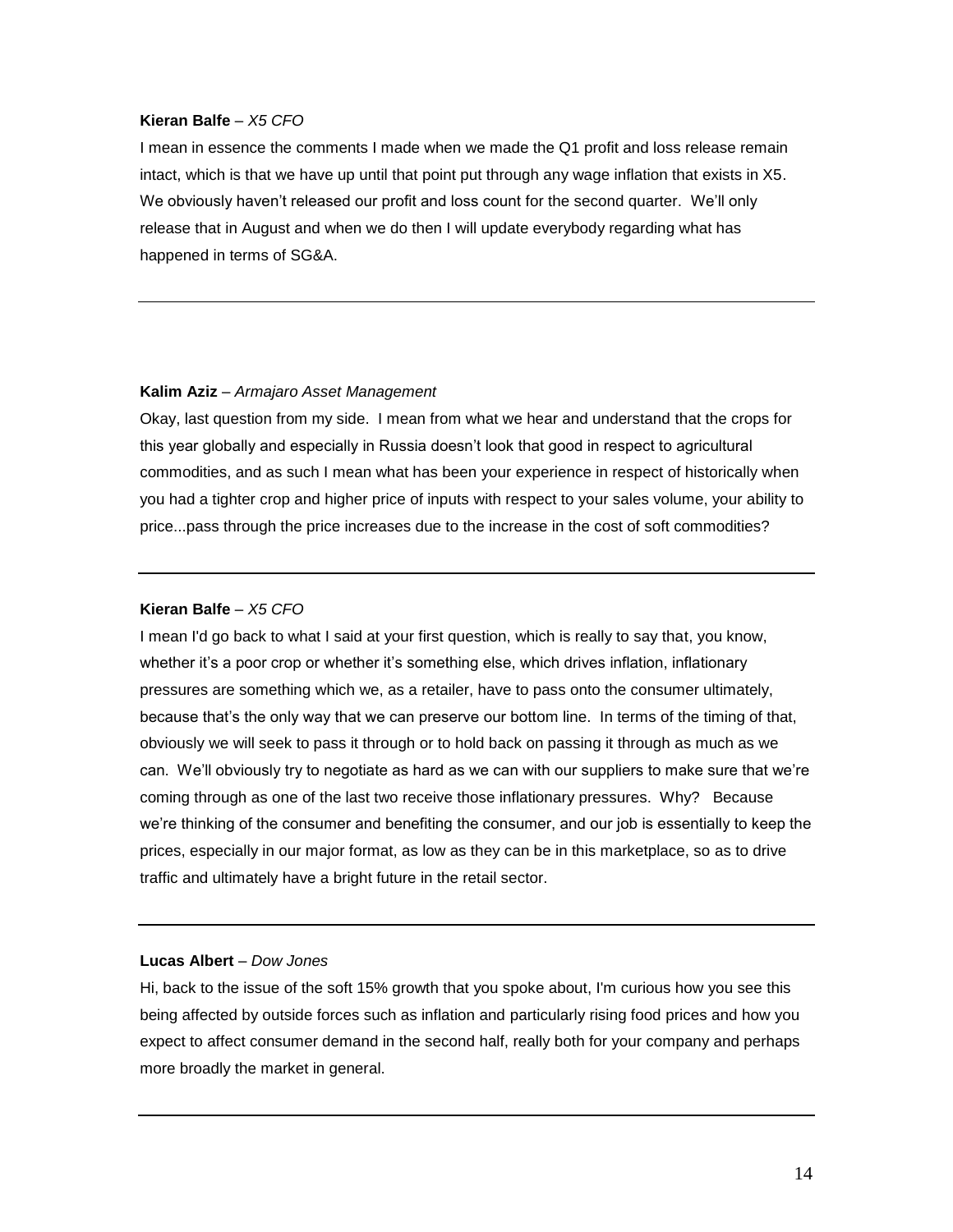The inflation piece is certainly an important one and I think there are various factors driving inflation, first of all the global macroeconomic situation is probably causing certainly inflationary pressures to come to bear in Russia, and secondly we're obviously coming out of a cycle of elections to typically in Russia and in many other countries the inflationary impact coming through from for example the use of utilities tends to be somewhat distorted during election periods. This is very normal in many countries and I think we saw an element of that in the first half of the year in Russia. I think there is a general expectation that inflation will grow in the second half of the year, partly because of the macroeconomic situation in places like Europe, and also because of the internal issues that Russia has, including the utilities I have just referred to. Obviously for us inflation in that sense is an opportunity to grow the top line, but obviously we need to focus on making sure that we pass through that inflation on a relatively slow basis, if I might put it to that way, i.e., to be the last to pass it through because our real objective here is to not only to drive profits but also to drive traffic, the way you do that is by offering the consumer the best available prices for the quality.

#### **Patrick Shields** – *Wood and Co*

Just coming back to this point about inflation and prices – how much would you expect to be able to defray that in the supply chain, in order to maintain margins? You have made the point that you will try and pass them on but it is in your interest also to try and preserve some of that margin while offering your customers the best prices in the market. Particularly since you have started the process of renegotiating your supplier relationships, how do you see that playing out with defraying some of those rising prices in the supply chain?

#### **Kieran Balfe** *– X5 CFO*

In essence it is done on a case-by-case basis. What we're talking about here is essentially in an inflationary environment, there is as I said earlier good and bad inflation, and so what we are trying to do at any given time is if there is inflation in the market place and our prices have to rise, we are trying to pass those prices through at the last possible moment so as to look after our consumer in the best possible manner and maintain the lowest prices in the marketplace possible. Clearly we relay that to our suppliers and as the number one and the biggest retailer in the country that has some weight. From that perspective I think it is clear that we have a very professional, commercial team that does our buying and they convey that to our suppliers and we work very hard to convince the suppliers to pass through that inflation to us as late as possible. Why, so that we can generate additional volume on our shelves which benefits not only the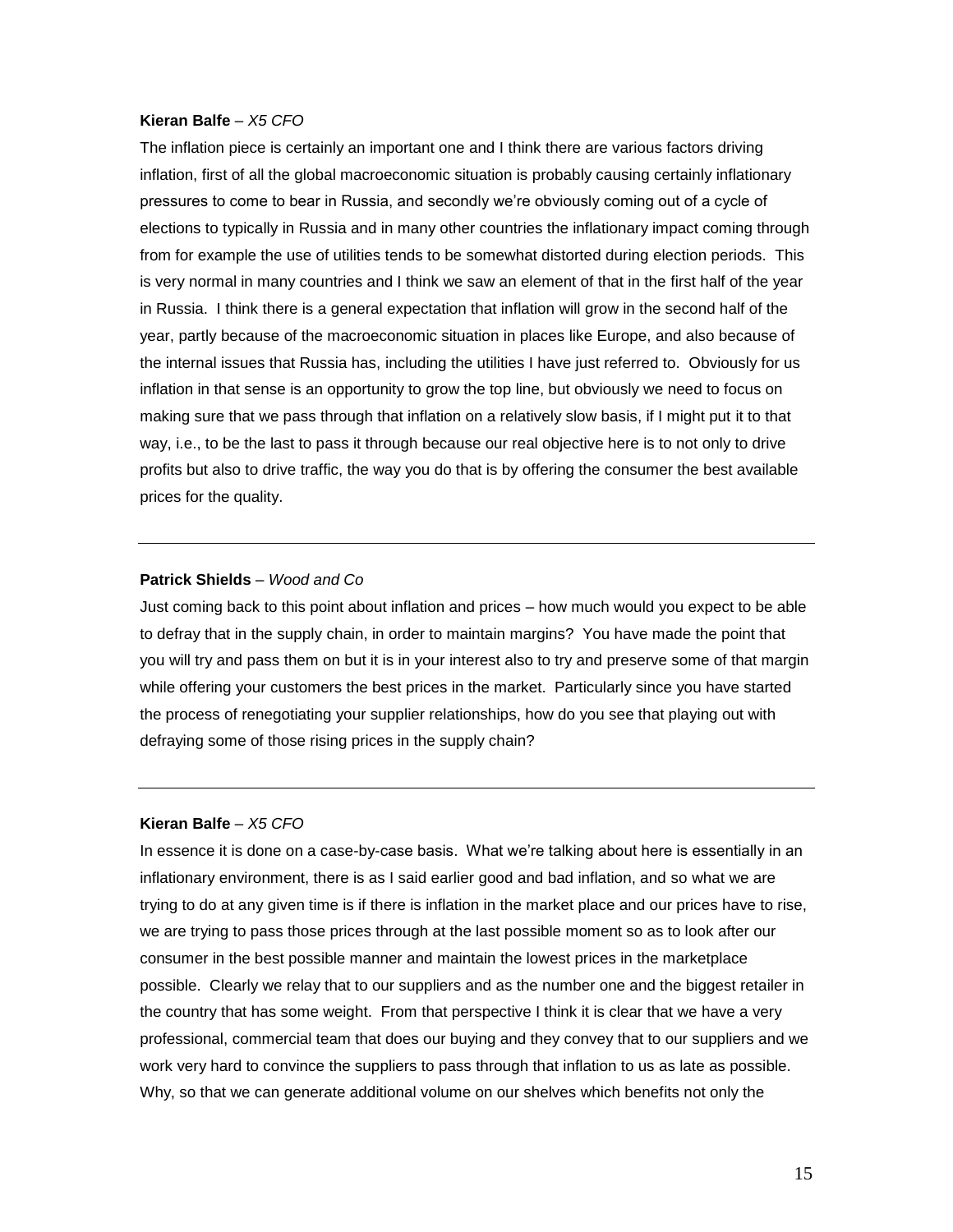consumer but benefits us as retailers and benefits the suppliers. The more enlightened suppliers will understand that and will work hand in hand with us to do that. I think everyone understands how that process works.

#### **Patrick Shields** – *Wood and Co*

One of the observable trends in the second half of last year, this is not on a like-for-like basis, this is the aggregate average ticket in supermarkets was rising, that was certainly the case in the fourth quarter. Then in the first quarter of this year that average ticket has fallen back again in the second quarter. There is some seasonality I guess. Could you just explain what that is and what are you seeing in the performance of the supermarkets business? On the previous conference calls you have been talking about repositioning some of the value proposition, I guess there has been some repositioning of pricing, some assortment changes, and although traffic has been in negative territory in terms of revenues, do you believe that you are positioned to be more profitable in that supermarket division.

#### **Kieran Balfe** *– X5 CFO*

I think supermarkets has always been a very profitable sector for us and so much so that some of our competitors have made attempts and are making attempts to enter that sector. I think we have conducted a great deal of market research over the last 15 months and I dare say that we understand our consumer even better than we had understood the consumer in the past. In essence it is a broad approach to meeting the consumers need, because at the end of the day that comes down to not only putting the right assortment on the shelves, but making sure that the store layout is correct; that the aisles are wide enough etc. I am happy with the results that we have had from the research that we have done and the plans that we have implemented to drive that business, and I was especially happy with the second quarter, with the results, and like for likes and what have you. I do think that that format will continue to have strong legs going forward, not only in terms of top line growth, but also in terms of profitability and clearly we will remain as the – for the foreseeable future – the number one supermarket chain in the country.

#### **Patrick Shields** – *Wood and Co*

Slightly left field – in the presentation that you took around on your road show, you gave in some of the later slides, you gave payback periods across the formats. They surprised me just in terms of the length of payback period, even in owned stores. I just wonder whether there is something specific to how you calculate payback period that means payback period is in some cases up to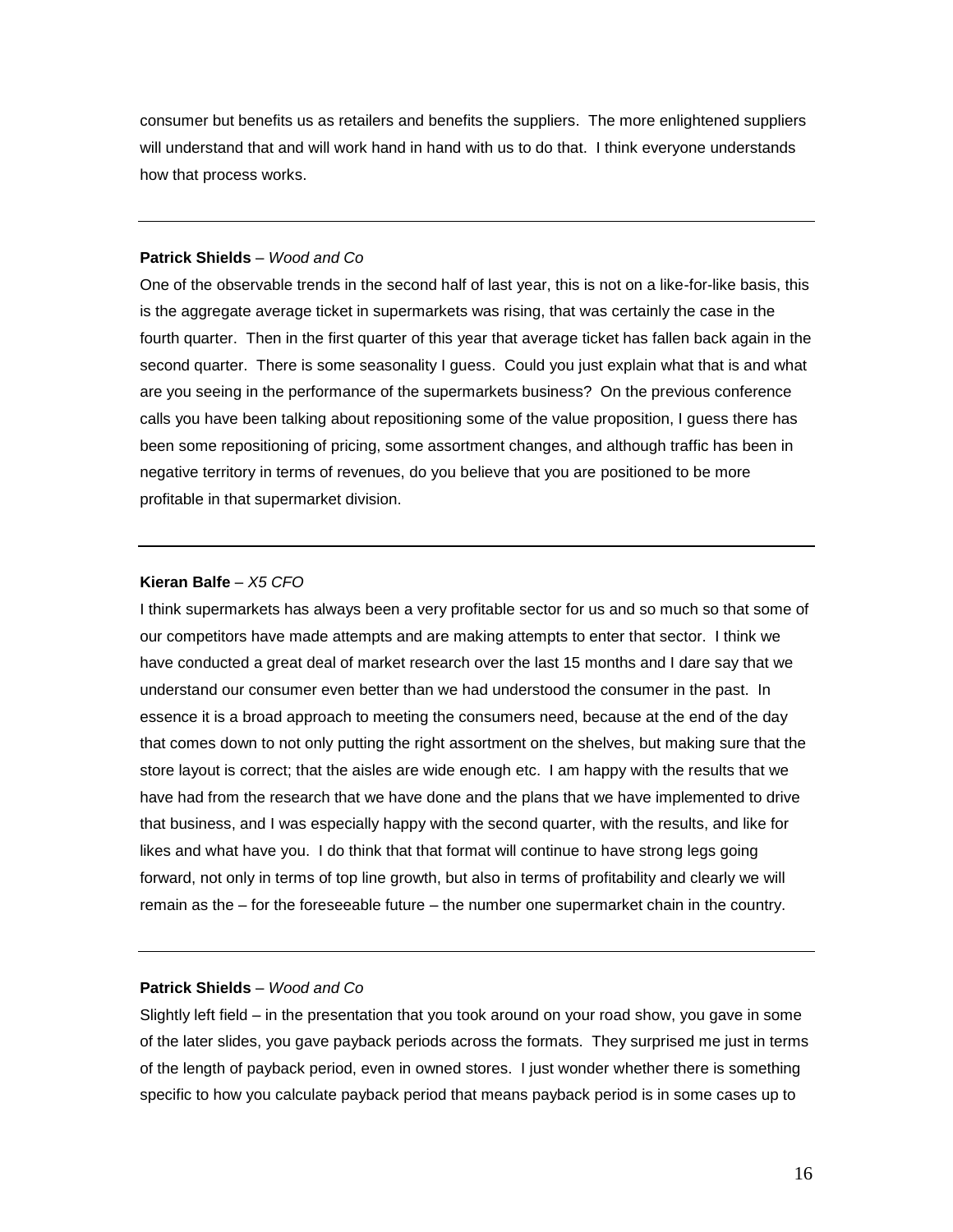seven years on a soft discounter store. That seems to me to be a relatively long and inefficient payback period.

## **Kieran Balfe** *– X5 CFO*

You're referring... we took around on the road show earlier this year which is also published on our website. I think it very much depends on where the stores are located and as you rightly say how in fact we open those stores, whether we are using rented locations or whether in fact we buy the store out.

I think the numbers are representative of the payback period and the maturity period that we typically experience. We said in discounters – just to remind the rest of the folks who are on the call today – that the payback period in discounters was somewhere typically around 20-40 months for a leased store and could be up to 70-84 months for owned stores. That doesn't mean that it is always that for owned stores, but remember it costs about \$1.4 million to open an owned store typically. I think we gave that number somewhere else in the presentation, and so from that point you can have situations where that takes place. I think again that format of discount stores remains the backbone of what we do in X5, the stores themselves typically mature somewhere between nine months and one year, and obviously there are two retail chains in the country that have a very large proportion of their portfolio in that store which is of course the store that is probably most attune to Russian needs. Even though those paybacks may be high from the perspective of looking at the owned stores, they can go up to 72 months. In terms of us making sound investments and those investments returning greater than our weighted average cost of capital of 12%, I think even with those payback periods we're in very good shape.

#### **Patrick Shields** – *Wood and Co*

You would define payback as free cash flow or net present value of free cash flow. What actually do you define as payback?

## **Kieran Balfe** *– X5 CFO*

Well it is essentially how long it takes to recover the investment that you have placed into that store. Typically we do a cash flow on the store, we look at how much we have invested into the store, not only to for example buy the place, but also to renovate the place etc, then we have to calculate the cash flows coming out of that store once it passes through the renovation period and we're comparing one to the other thereafter.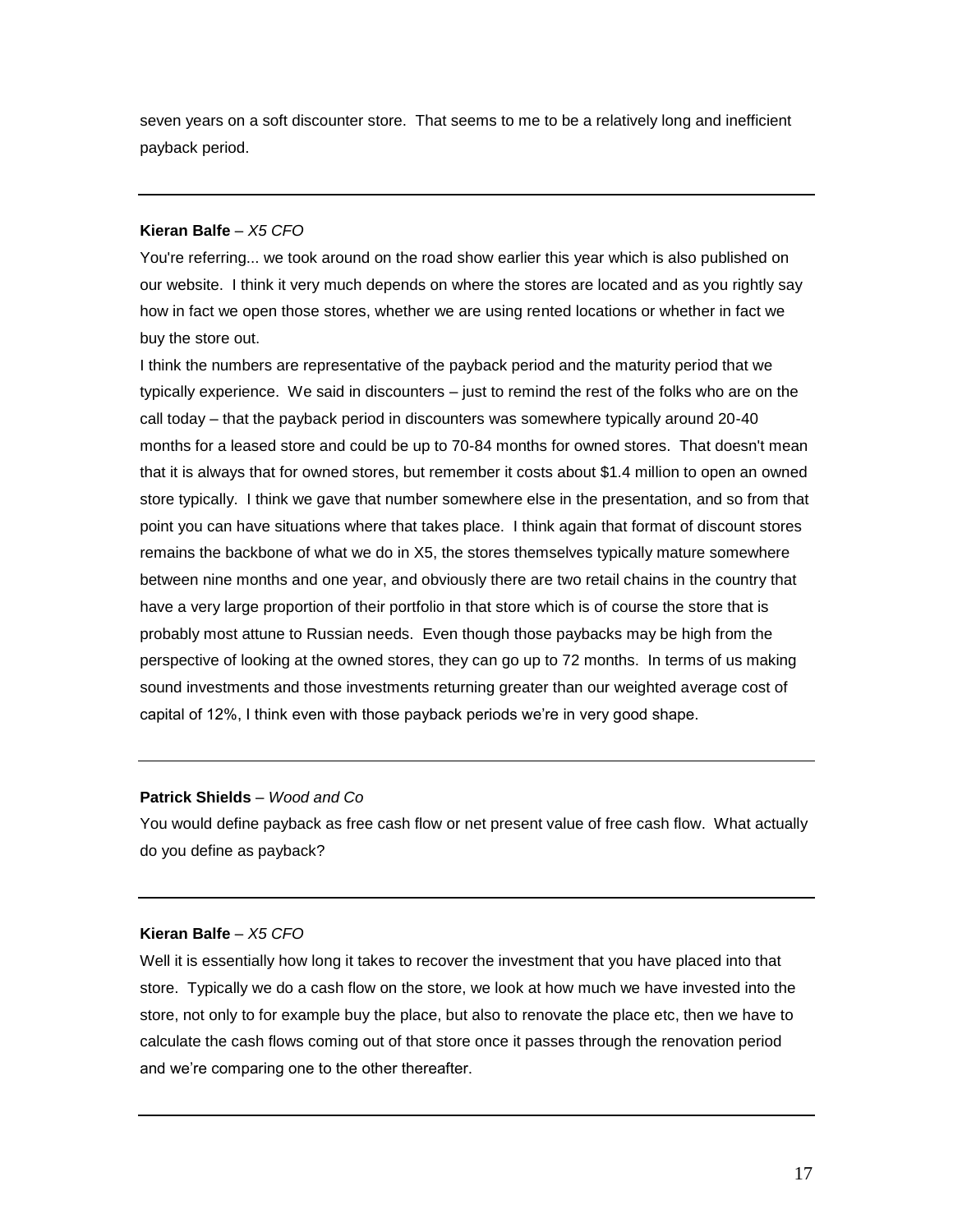#### **Jamie Vazquez** – *Santander*

Thank you. I just wanted to come back to the departure of the CEO and perhaps if you can be more specific on the precise point where there was a disagreement on strategy. Secondly I have a question on like-for-like of the discount format. I was wondering if you can say whether the chain excluding Kopeyka had positive like-for-like in the quarter.

## **Kieran Balfe** *– X5 CFO*

I don't really have much more to say on the departure on Andrei Gusev vis-à-vis what I have already said, so I have nothing further really to say on that.

In terms of the like-for-like for discounters, yes they are positive and we I think talked about the Kopeyka like-for-like growth particularly for the last six weeks of the second quarter being somewhere around 30% like-for-like year-on-year. If you back that out of the calculation you see roughly what the impact that would have had on our ex-Kopeyka growth in discounters which would have been still very healthy even with Kopeyka backed out.

#### **Jamie Vazquez** – *Santander*

Finally a question on hypermarkets – how do you think the hypermarket positioning will compare in two years time with what you have now? Should we say that the level of choice will narrow and the level of service will fall and prices will fall and there will be no loyalty scheme? Will be positioned more as a discount hypermarket or am I wrong with that.

## **Kieran Balfe** *– X5 CFO*

I think in essence what we have done in the first half of this year since Jan took over is to test I suppose three separate things. We're testing different assortments, we're testing different marketing mixes, and we're testing different store layouts. Ultimately as we continue to expand further and further into the regions, we have to give the consumer what he or she needs and that has to be aimed at the earnings of each individual in that part of the world and the needs of folks in that part of the world. Essentially there is no magic to this, you do the research, you do the testing, you use what works and you don't use what doesn't work.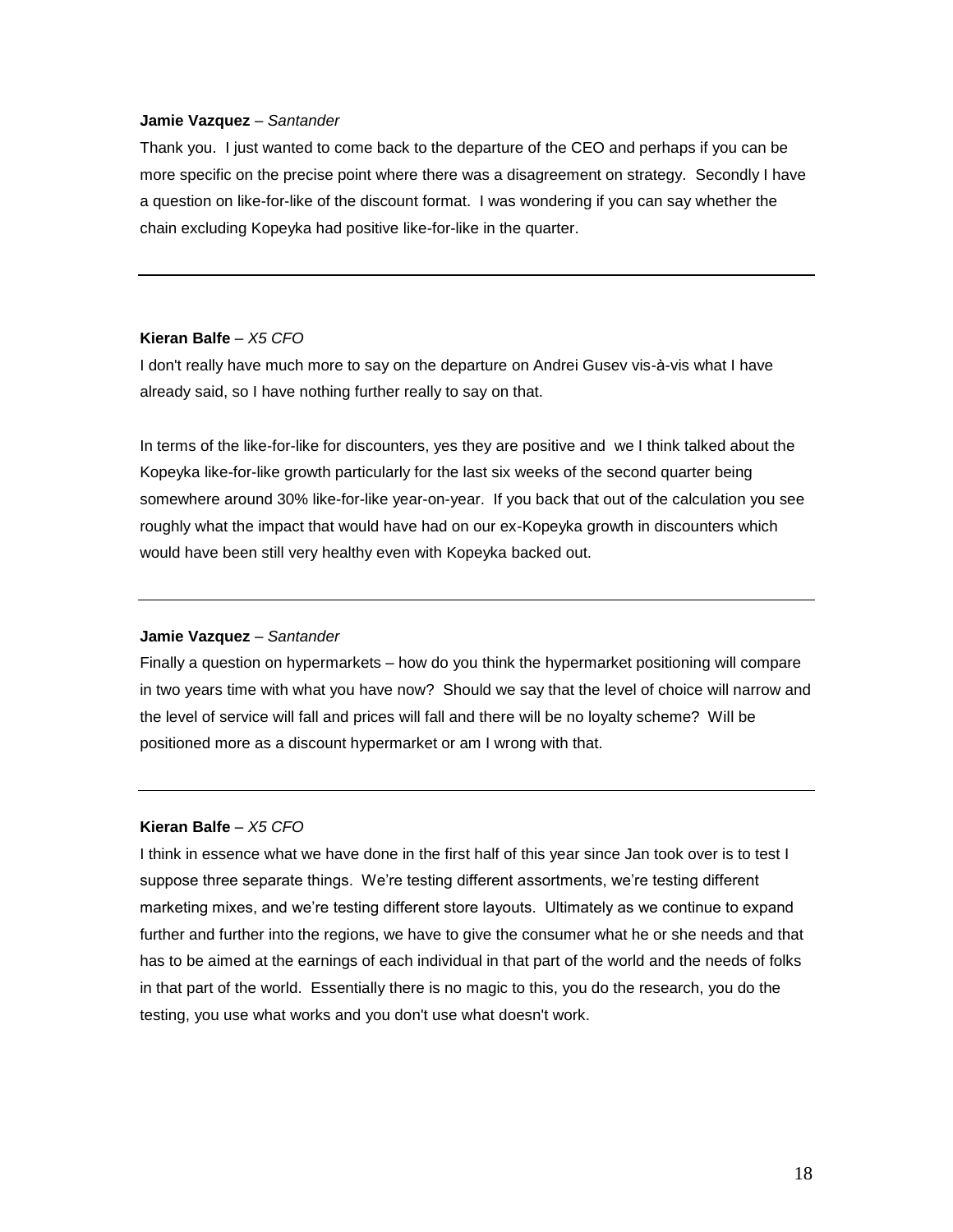I think even visiting out stores now you can see some of the changes in the assortment and the store layouts and what have you, and I think what you will see are those ideas that work very well being rolled out and it will all be very much customer driven.

#### **Tatiana Kormiltseva** – *Renaissance Capital*

Thank you for your presentation, I have a couple of questions. First of all I want to get back to CEO departure. Can you please elaborate if you have any information on whether the Board have preferences on Russian or foreign CEO. The second question will be – can you talk a little bit more on the KPI of the new CEO. What will be one of the main KPIs, like the share price growth, the top line growth or the margins, or everything? My next question more about the business – do you feel like the 15% year-on-year growth will be also difficult to achieve because of the cannibalisation and increased competition on the Russian market. If yes – what do you experience more, the cannibalisation from own openings or from the competitors. Thank you.

## **Kieran Balfe** *– X5 CFO*

Thanks for the questions. In terms of the first question – is the Board searching for a Russian candidate or a foreign candidate and does the Board have a preference. I would suspect that the Board will search for the suitable candidate and that suitable candidate can come from any part of the world. I have no further information on it than that. I would assume that the Board will not limit themselves by geographic jurisdictions and that the right candidate will be found for that job, regardless of the nationality of that candidate.

In terms of the important things for a CEO coming into that job – I daresay they remain the same pretty much as they have been for any CEO who has operated in retail, or indeed in Russian retail over the last many years. Top line growth is clearly a key component for all of us; we all focus on it greatly. At the end of the day retail is about sales and so top line growth will remain a key focus for all of us. Clearly growing at any cost will never be the X5 way, profitability and profitable growth will be the way forward, and we have expressed on many occasions that we believe we're in a business where the EBITDA north of 7% is very achievable, for those who are best in class in the retail market in Russia, and we will have to continue to focus on that. I daresay that the new CEO will have that as part of his or her agenda on day one.

In that sense I think nothing really changes. Those remain kind of the key, at least from a profit and loss account, the top line growth but delivering the EBITDA of north of 7% remain in place.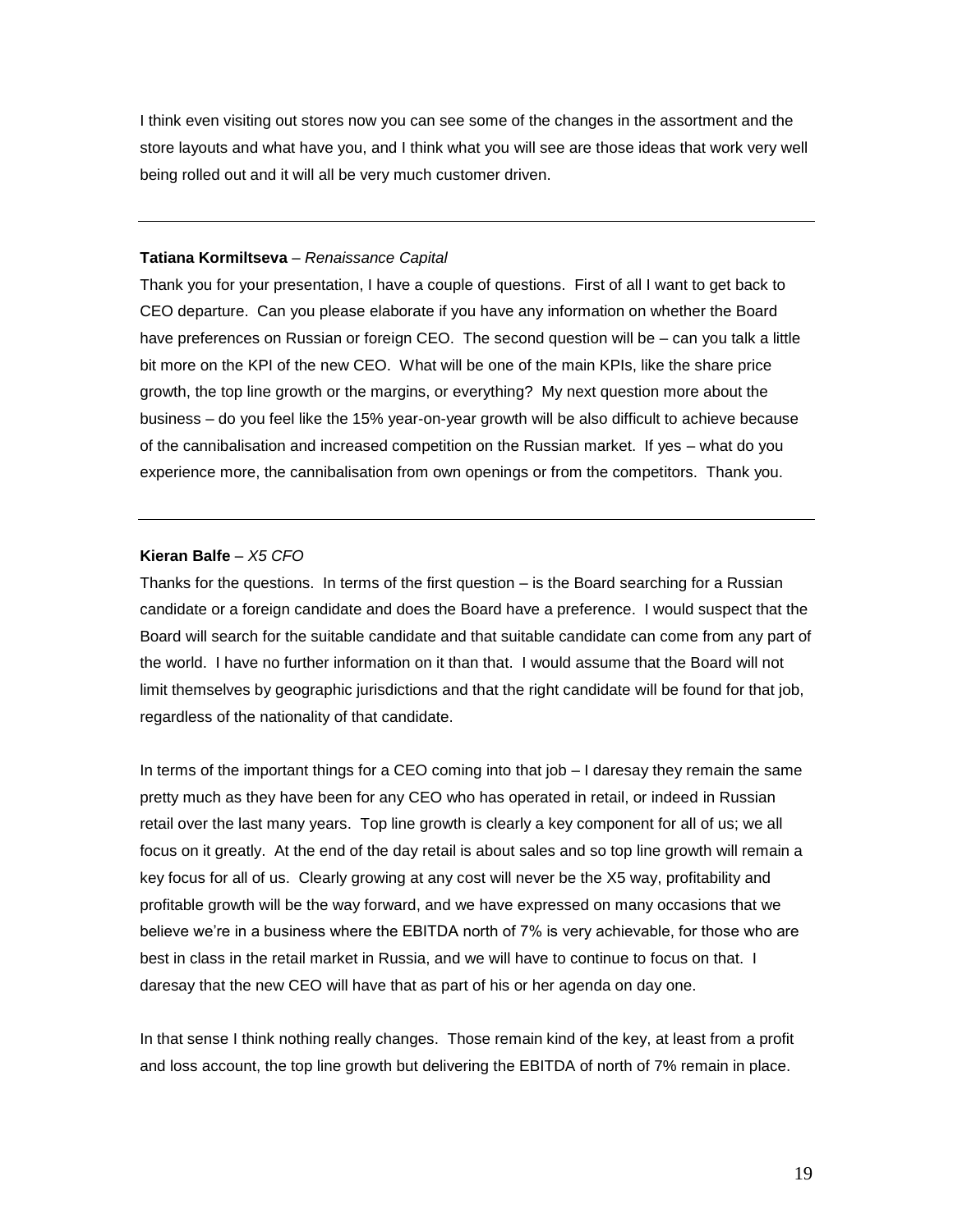In terms of the increased cannibalisation in competition – I mean in the end of the day, of course there is increased cannibalisation and competition in the market place. The question really is more the degree of that and how severe it is. I think it is fair to say that modern retail is still only 40% of the overall Russian universe. We are about 5.7% of the retail universe in Russia. The law only restricts us when we get to 25% of the food retail universe. Yes there is a certain amount of cannibalisation and yes there is increased competition year on year, but I think it would be fair to say that there are lots of opportunities to continue to grow our network over the year come and show whoever takes over that job will be well focused on capitalising on those opportunities.

#### **Anton Farlenkov** – *Goldman Sachs*

Hi Kieran, a couple of question, firstly on Gusev's departure. Does the Board consider internal candidates? Your senior management team has a number of very experienced and outstanding guys from legal; why not appoint someone from existing management who has experience. My second question is – how strategy can change post-Gusev's departure and what do you plan to focus on and can you highlight three key challenges and three key priorities for the business in the medium term.

#### **Kieran Balfe** *– X5 CFO*

Again I am not a member of the supervisory Board but I would assume and I will go back to my earlier answer that the Board will review all candidates that would be appropriate to that position, regardless of their location. I would assume that would include internal and external candidates. I think this would be very normal when a Supervisory Board seeks to hire a new Chief Executive. In fact I would almost say it is par for the course.

In terms of the strategy and what have you – there is clearly a number of items that are top of the agenda, one will be our continued growth in our discounter format, not only in terms of the rollout of stores, where we have increased dramatically the organic from about 350 stores in total rollout of stores in 2010, to somewhere north of 800 this year that we expect. The bulk of those obviously being in the discounter format. Clearly the rollout of that format will remain front and centre for us, and under the guidance and the leadership of Frank Mros we look forward to continued expansion there. I think clearly the turnaround in the hypermarkets will remain a key focus for us. It is something although the hypermarkets are profitable, we feel we can do a great deal more with our hypermarkets and I think I have spoken quite a bit today about the steps we're taking to improve things at the hypermarket front.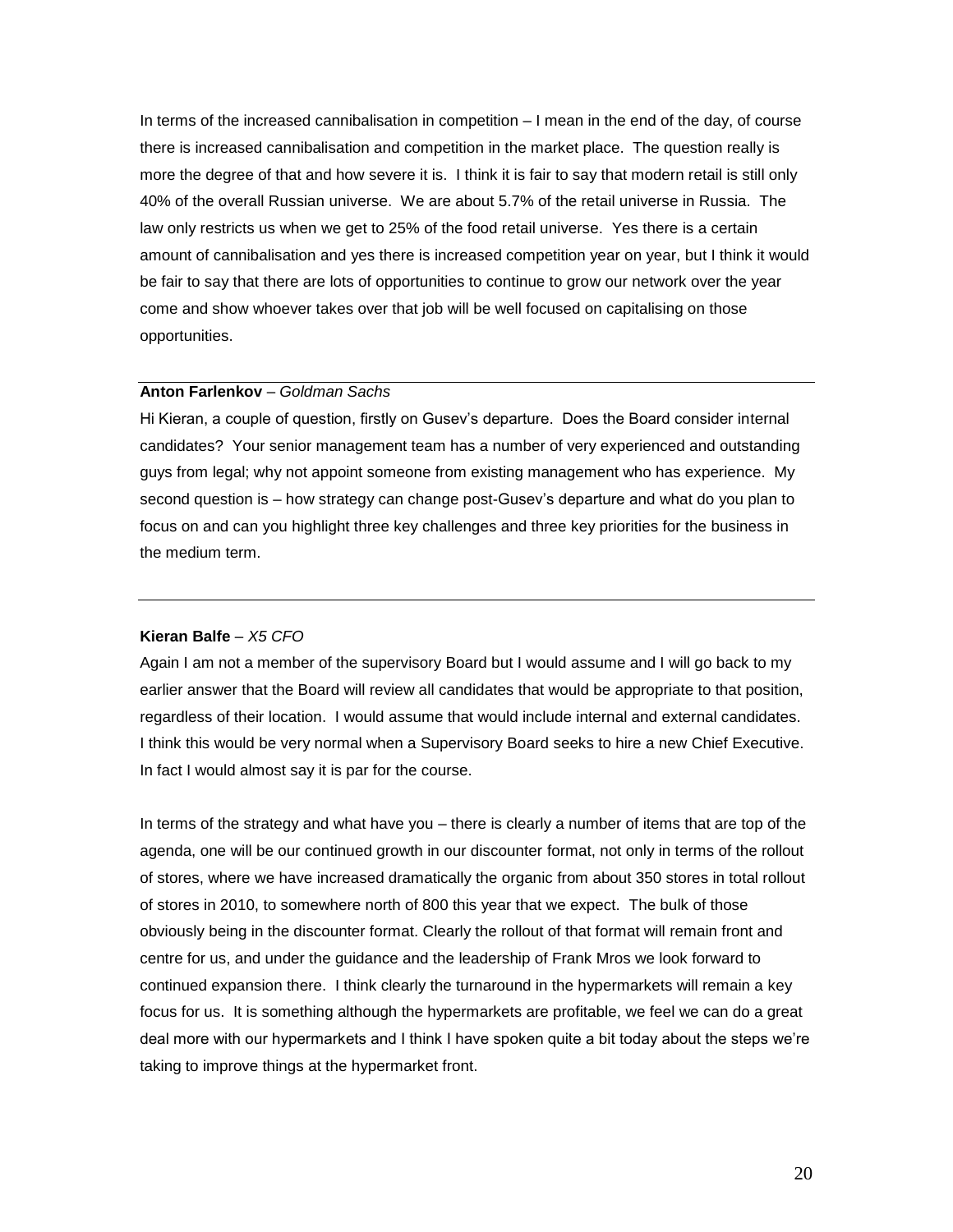I suppose in essence taking two steps back from all of that – it will be important to make sure that all of our business units are supported in the appropriate manner, and that we continue to develop our logistics, continue to develop our IT, in order to support this considerable expansion. At the end of the day all of those things have to work very closely together in order to deliver what is finally great assortment at great prices to the consumer. All of those things will continue to remain in focus over the next several years.

#### **Elena Jouronova** – *JP Morgan*

Hello, thank you very much for the call Kieran, can you clarify will there be any additional payroll costs or other country benefits associated with Andrei's departure.

#### **Kieran Balfe** *– X5 CFO*

I don't have a comment on that at this stage. I think this is something which given the size of the Company and what have you is not likely to have a significant impact on the profit and loss account, and I think I will address that question in more detail when we release our quarter results, the P&L, the second half of August.

#### **Elena Jouronova** – *JP Morgan*

I have a few other operational questions. Would you say that overall you are happy with your current promotion activities, or you feel that you actually need to do a bit more of those and maybe start investing in price? The reason I am asking is because based on my calculations, there was not that much of an improvement in traffic if you exclude the impact of Kopeyka on your like-for-like. I am wondering if you plan to do more promotions and most importantly if you plan to invest your margin.

#### **Kieran Balfe** *– X5 CFO*

Let me take the second question first because I think this is something which is frequently asked and something we can dispel quite quickly. There is a myth in the world that says that as you increase promotion your margins should contract. I kind of disagree with that a little, because if you're really well organised in doing your promotions then essentially your promotions should pay for themselves. It is in the supplier's interest and in the retailer's interest to make sure the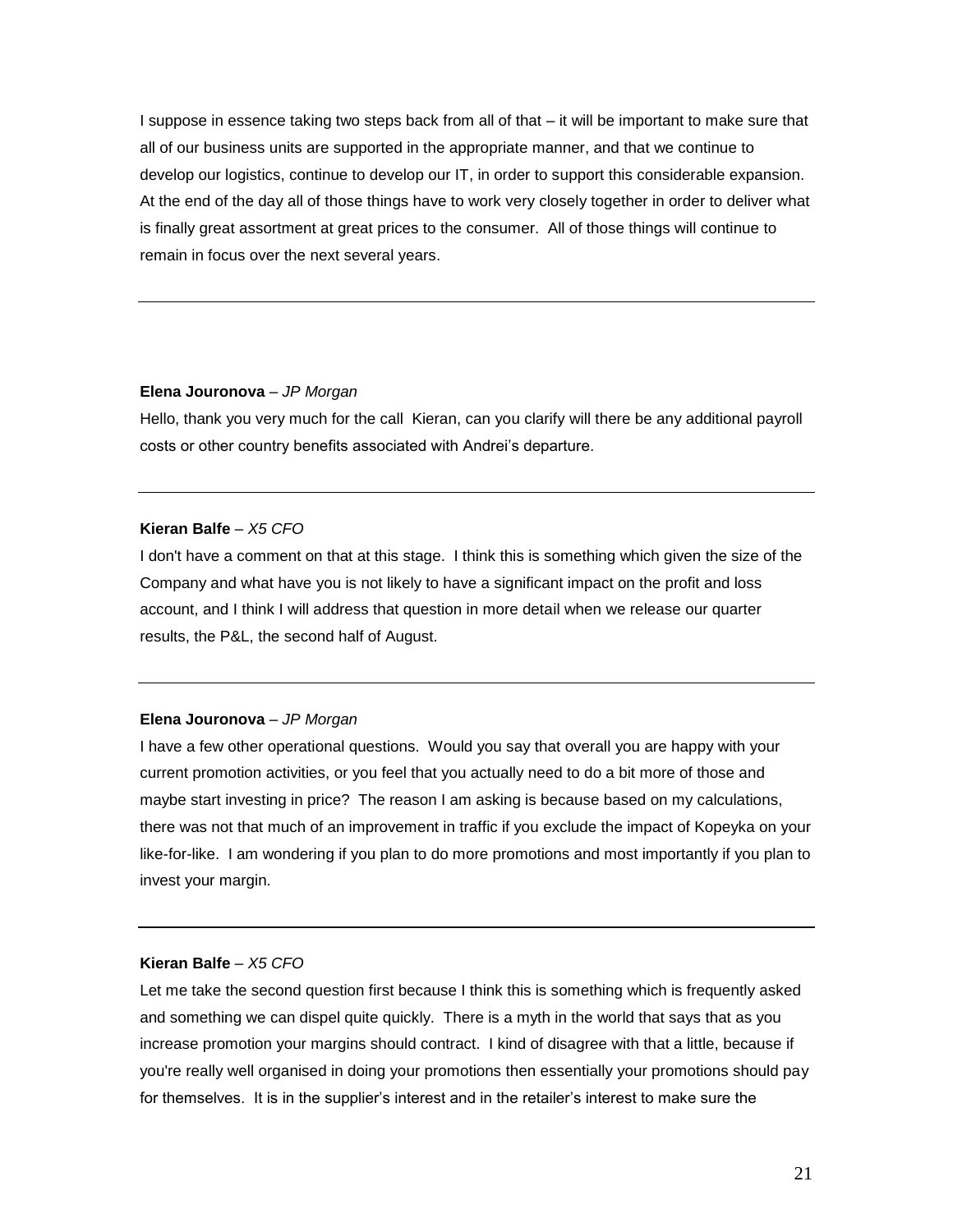promotions are successful. If there is one thing that X5 does very well it is buying product. From that perspective I would expect that one should not be too worried about the increased promotional level and the impacts on margin. I think if you look at what has happened really to the discounters margin for example over the time that we have been doing promotions, let's take it back to Q1, it really isn't impacted, and that I think is really something which we need to just get our head around.

In terms of what future actions we will take – clearly we have several of these on the go at any given time, and again it is much of what works in promotions becomes a question of trial and error. If the promotion is particularly successful then maybe you repeat it and if it isn't so successful then you do something else. We have had some very successful promotions in the second quarter of this year, across the different formats.

In discounters we had this catcher moment, this twice-weekly kind of promo. We also had this crazy prices promo which gave a discount of the second product that you bought, and in supermarkets we have also increased quite a lot of promotional activities in quarter two. They went up by about 55% in quarter two versus quarter one, and we had this glasses as a gift campaign which basically peaked at the end of Q2 2012. Again all of those we monitor very, very carefully, taking a look at the uplift in sales and what have you, and we use what works and those that don't then we don't repeat it.

I can't see there will be any major change in our approach to promos. They will remain an integral part of our business across the different formats that we have in an effort to try and drive not only traffic but improve the customer experience.

## **Elena Jouronova** – *JP Morgan*

It feels as if in terms of promotion activity, you are quite happy with what X5 is doing, but it is clear I think to everyone that there is still a lot of room to improve footfall. Where are you in this process? What else can be done to do this? Is this really about having, right now as you have like the SAP system in place, supply system in place? Is just about really improving product availability on the shelves, getting the right assortment in place? I am just trying to get a feel of what really should drive this footfall increase, because to me it didn't seem the promotion activities changed the picture a lot. Maybe I am right; maybe I am just too sceptical about that.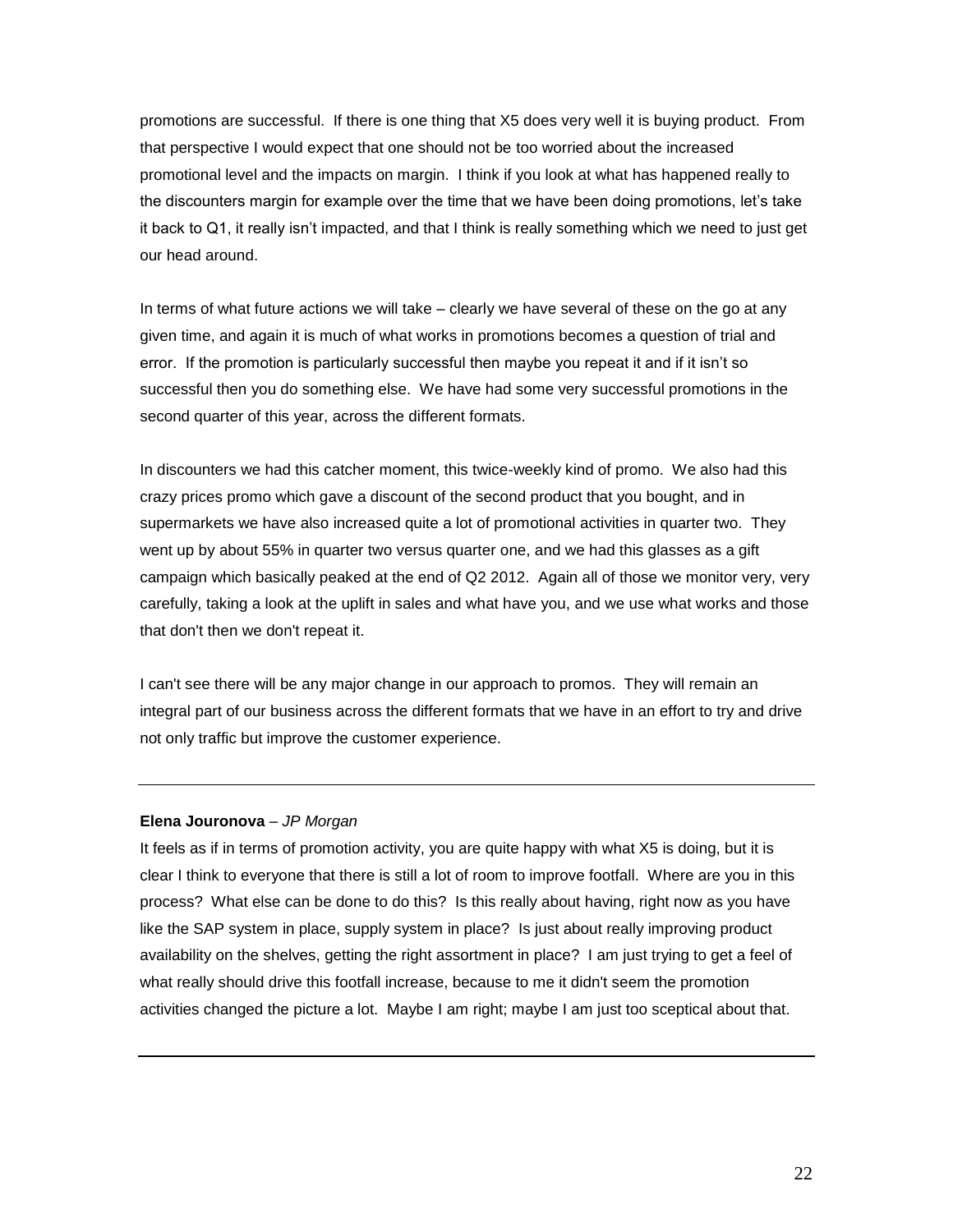It is fine. I think in terms of our traffic growth and what have you and our traffic development, I am quite I suppose pleased with the traffic development. Traffic is not normally something that changes in an instant and one has to fight, not only for every 1% but for every 1/10<sup>th</sup> of 1%. I think you have mentioned all the key variables that we focus on, you have mentioned assortment and price and you may have mentioned marketing mix and media mix. These are all of the things that go into making up a great promo and I suppose if I look at the team that is executing against that in 2012, I have to say we have a very heady team of people who have great experience, not only in Russia, but also across the globe in executing great promos. We have I would say a broader view of what is possible in Russia, vis-à-vis what we might have had say 12 months ago. I can only think that we will go from strength to strength as we borrow and reuse ideas that have worked in different parts of the globe.

I have mentioned some of the promo campaigns that we used in quarter two, I think some of them were very successful and I would trust that that is just the beginning.

#### **Elena Jouronova** – *JP Morgan*

I am very sorry for taking up so much time but three more questions from me. In terms of negotiations with suppliers – when do you enter into your next round of negotiations and who now will be the key decision maker, who will be responsible for the process?

### **Kieran Balfe** *– X5 CFO*

The negotiations are ongoing. You typically have about a maximum one-year time horizon when you are negotiating you're contracts. The person who negotiates that is the Commercial Director for the Company, Paul Martins, and he will continue to lead the team in negotiations. Andrei's departure doesn't in any way impact the negotiation process, and the terms, the timing and all the rest that would be associated with that.

Andrei's departure in fact doesn't impact any of those things in the formats and the day-to-day running of the Company, be it in logistics or in the formats or whatever. The reality is that the big change which Andrei instituted in the Company and did remarkably well was he built a company that was being run on a day-to-day basis, if I might put it that way, by a set of people other than him. these people are heavyweights like Frank Mros, Paul Martins etc who have many, many years of experience in retail, and these are the people who have the responsibility to continue to run our business in that period of time when we're waiting for the appointment of a new CEO.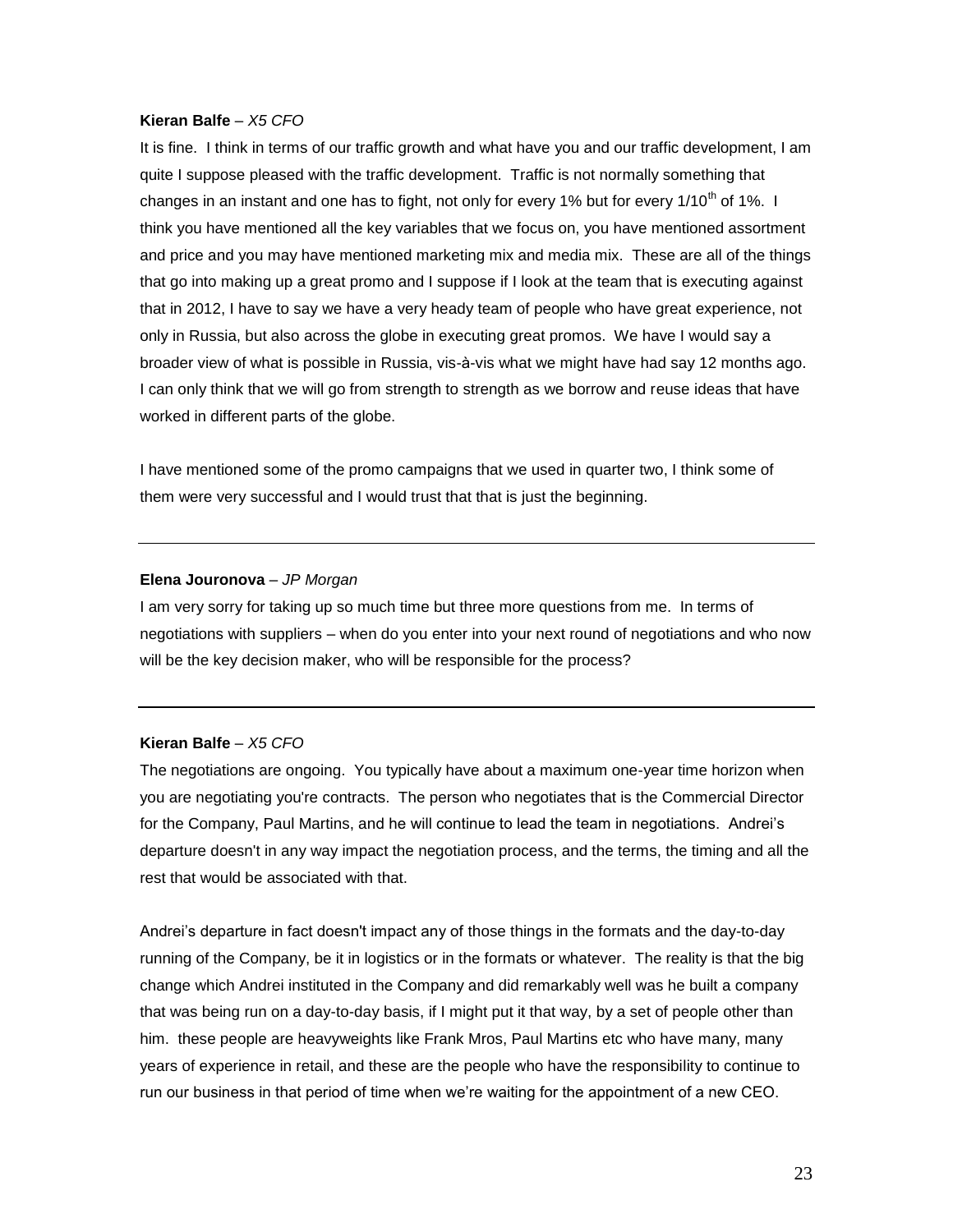Not only in terms of commercial, buying and what have you, but in a broader sense I think the Company is well positioned to go through Q3 and Q4 and handle the various different processes that happen in any retailer on a day-to-day basis.

## **Elena Jouronova** – *JP Morgan*

Then comes the question of expansion plans, because that is probably not what you can call day to day; that is a strategy defined by the Board, approved by the Board. I think we know roughly how much stores you want to open this year since this plan was approved but what about next year. I think some time in Q3 the head of the Company should present a plan so that we have an idea of what to expect for 2013 and then besides that do you think there can be some risk to your current year expansion plans because of Andrei's departure or really not.

## **Kieran Balfe** *– X5 CFO*

No I don't think that there is any risk that would be brought about by Andrei's departure to the development plan for this year. Let's face it we're already into quarter three at this point, and the plans for opening stores are – well let's put it this way, if you haven't got pretty much organised at this stage, you're not going to be. You have to sign he agreements well in advance in order to do the renovations on time etc, because all of this stuff takes time. I am well confident that we will complete our expansion plan for this year in the manner and in the way that we had outlined, not only on the road show but I think on previous calls year.

In terms of next year – I would say again what I have said I think in the past which is to say that the organic growth capacity of X5 I think is probably in little doubt at this point. There was a time even as close as something like quarter one last year, where I think we were generally viewed as an M&A outfit with not quite stellar credentials in the organic area. That is when we were opening about 300-350 stores a year. I think last year we increased that to 550, and at the same time we had to integrate over 600 stores from Kopeyka, and this year we have come to the market and said that we feel that we will something around or north of 800 stores. It is very clear that X5 has not only the management bandwidth but the access to capital to be very aggressive in its organic growth, and I would not expect Andrei's departure to in any way diminish that approach to expansion.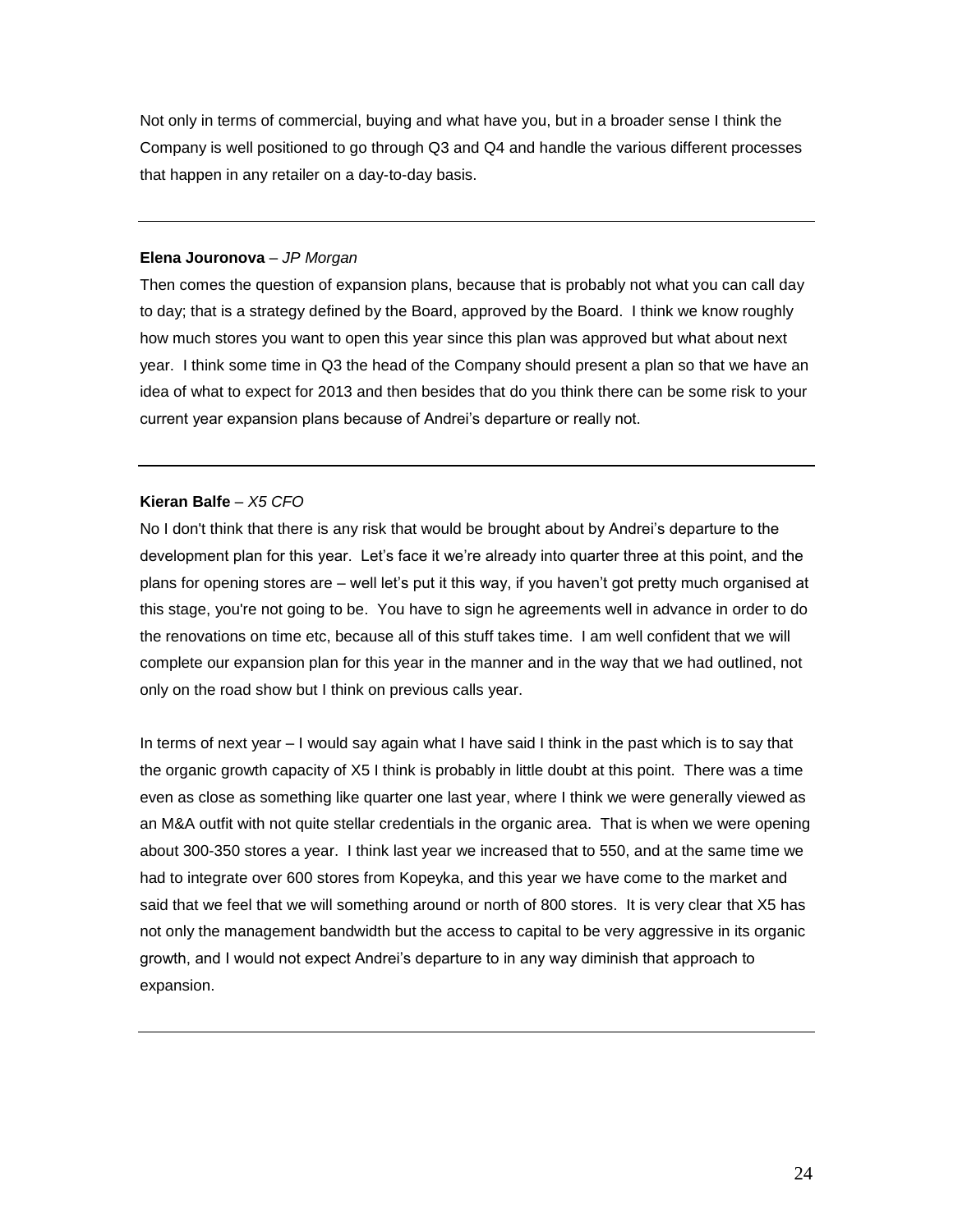#### **Elena Jouronova** – *JP Morgan*

Thank you very much and then the final one. I understand that you're still looking at the whole deal but can you share with us who really was or still is the person who is primarily responsible for these discussions. Was it Andrei, was it one of his deputies, just that and that is it from me. Thank you.

## **Kieran Balfe** *– X5 CFO*

Thank you. We have a director of M&A whose name is Anton Mironenkov and he was and is the lead on those discussions with the potential seller. Again Andrei's departure doesn't in any way impact our ability to either go ahead with that deal or to shut it down.

#### **Kalim Aziz** – *Armajaro Asset Management*

Sorry to bother you again, I wanted to understand a little bit better about the potential credential that you would be looking for in the new CEO. I guess is this going to be more with a retail hat with respect of how to focus the efforts, increasing footfall and traffic and managing the retail aspect of the business, or are you looking at a person who is more COO person to look after the middle and the back end of the business, or are we looking for somebody from a similar person like Andrei who was a more M&A orientated person.

## **Kieran Balfe** *– X5 CFO*

I don't think I am in a position to comment further on the credentials that the Board of Directors will use to select the new Chief Executive. What I can say is and it is obvious from anybody who has ever reviewed the profiles or met with our Supervisory Board is that we have the strongest and the most balanced Board I have ever met, with very deep retail expertise but also very broad expertise in anything from HR to finance to banking etc. We're talking about a very experienced Supervisory Board and I am very confident that the Board will carry out the search in the normal way and will select the candidate that is right for that position given the fact that the team that is in place right now is already very strong and capable of running the business in a very proficient way.

#### **Tatiana Kormiltseva** – *Renaissance Capital*

Thank you, just a follow up question on resignation of Andrei Gusev. Can we clarify is it possible that any restatement of the operating or financial results could follow the resignation of Andrei?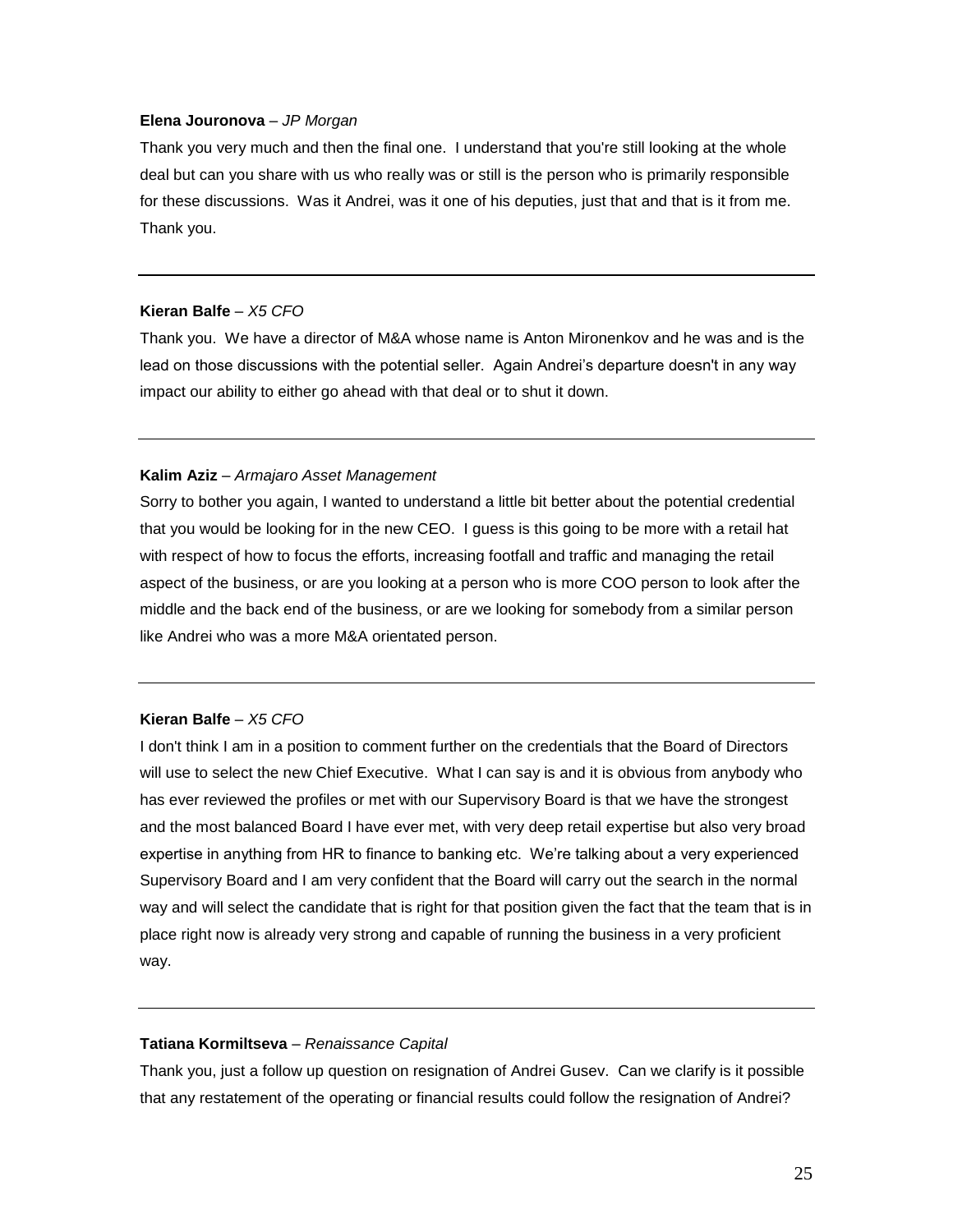I am sorry I am not sure I understood the question, you mean in terms of guidance.

#### **Tatiana Kormiltseva** – *Renaissance Capital*

I mean the historical data that is already available, for the fourth quarter, revenue growth. Can it be followed by any... restatement? Can we expect this?

#### **Kieran Balfe** *– X5 CFO*

No you can't expect it. One of the nice things about what I do is that I have access to all the numbers and I can say categorically that I do not expect any restatement of any numbers that have been published in the past.

#### **Tatiana Kormiltseva** – *Renaissance Capital*

Thank you, just one last question from me on the EBITDA margin guidance. Like you are saying that any promo will not probably result in margin contraction. Shall we assume that confidence of above 7% EBITDA margin is very well confident like in terms of if any price investments will be strengthened and more promo activities will be implemented in X5?

## **Kieran Balfe** *– X5 CFO*

You can take it as a given that as an executive team when we run this business day to day we take it as a given that on an annual basis we need to be delivering an EBITDA at or above 7%. Obviously there are various ways you can reach that objective. In the end of the day that is the EBITDA target and we have confirmed this I think for the last – certainly since I have been here, and we will continue to do that. I think we have numerous ways to reach that objective and the fact that we have a very strong management team, excellent IT systems that give us full transparency on the business and therefore great cost control and what have you, puts us in a position to be able to make that statement with some surety.

## **Jamie Coleman** – *Tansel*

Kieran could you tell us a little bit about SG&A and the level? It seems to be increasing as time goes by.